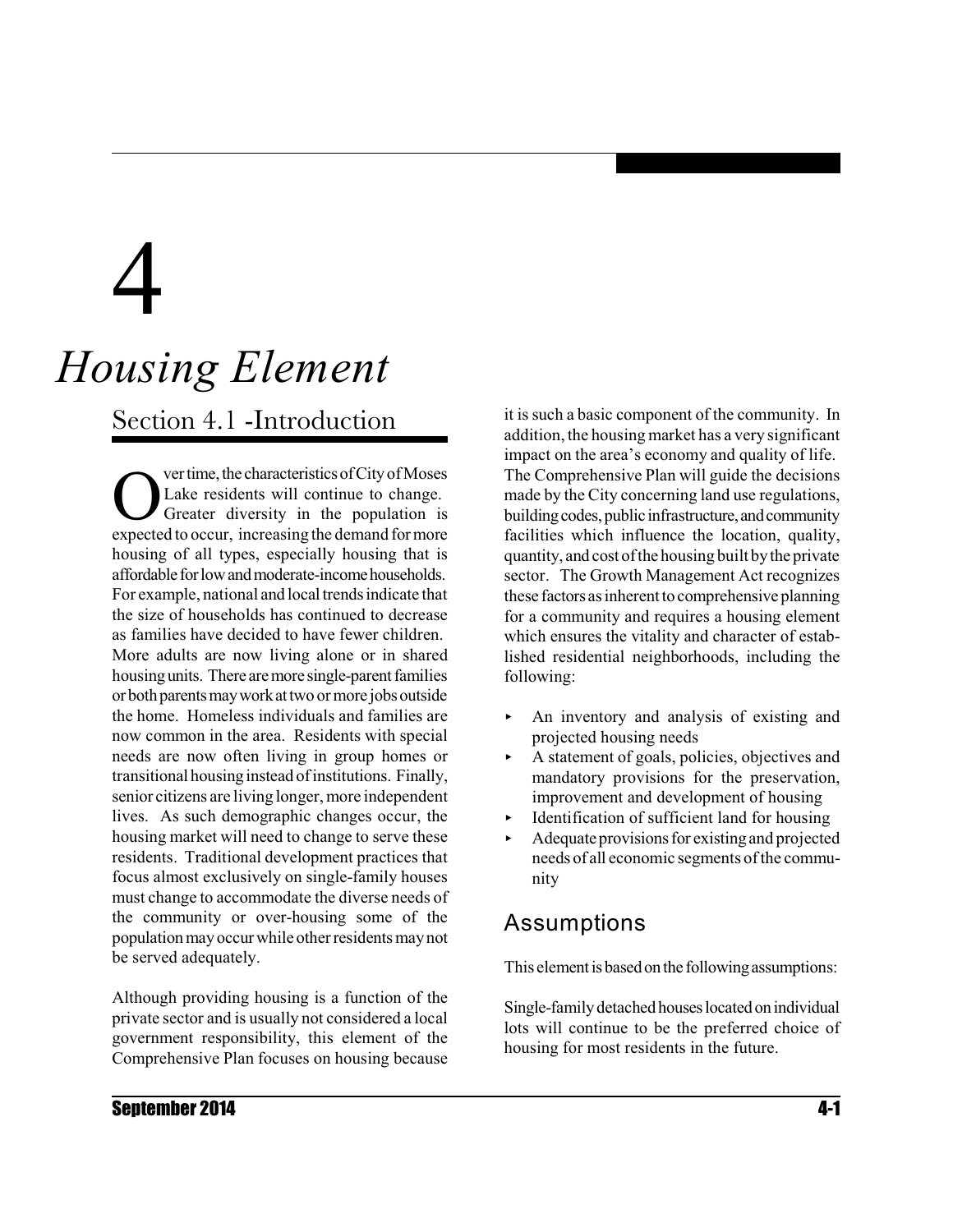As the special needs population becomes more diverse, alternative housing choices are essential to maintaining an adequate housing supply.

Moses Lake's Urban Growth Area will experience a 3% annual growth rate.

Public housing agencies will continue to receive federal funding for the purposes of housing assistance programs for low and moderate income families.

## **Organization**

The Housing Element Consists of the following sections:

< Section 2 presents land use goals and policies developed for the Housing Element to include the unincorporated urban growth area, and the applicable policies from the County-Wide Planning Policies, Housing Needs Assessment

and Strategies for Grant County, and Housing Needs Assessment and Economic Analysis for Moses Lake.

- $\triangleright$  Section 3 describes existing conditions of the housing stock, assisted housing programs, facilities and services for families with special needs, in addition to a demographic profile of the City's residents.
- $\triangleright$  Section 4 analyzes the availability, conditions and affordabilityofhousingas compared to the area's median income. This section also discussesthe residential capacity of the future landuse plan presented in the Land Use Element of the Comprehensive Plan.
- $\triangleright$  Section 5 presents the demand for residential land by dwelling type, potential deficiencies of the future land use plan , and recommended actions.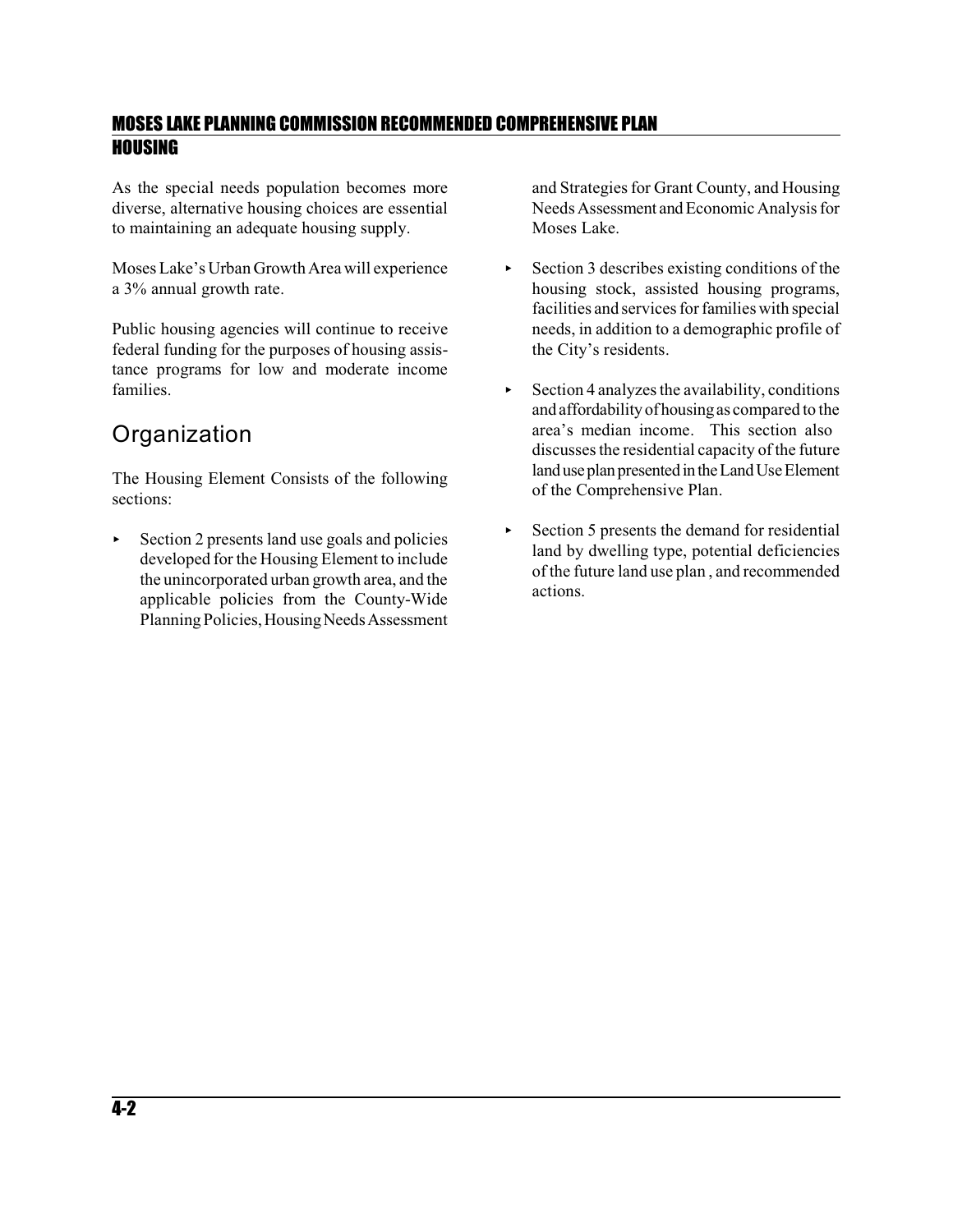## Section 4.2 - Goals and Policies

## Grant County County-wide Planning Policies

 $\prod_{\text{frame}}$ he Grant County County-Wide Planning Policies have been developed as written policy statements for establishing a county-wide framework from which county and city comprehensive plans are to be developed and adopted. This framework ensures that city and county comprehensive plans are consistent as required by GMA.

The County-wide policies which relate to housing are listed:

#### **POLICY5-POLICIESTHATCONSIDERTHE NEEDFORAFFORDABLEHOUSING,SUCH AS HOUSING FOR ALL ECONOMIC SEG-MENTS OF THE POPULATION.**

- I. The housing element of each comprehensive plan shall:
	- A. Provide a range of housing alternatives which takes into account price, tenure type, and density which meet the urban area and regional housing needs.
	- B. Provide forthe development of a balanced variety of dwelling unit types and densities within the county with the maximum choices oflivingenvironment, considering the needs of the public at all economic levels.
		- 1. The development of a balanced variety of dwelling unit types and densities shall be encouraged.
		- 2. Site constructed and factory manufactured housing shall be recognized as needed and functional housing types.
		- 3. Provisions shall be made for the location of manufactured (mobile) homes in planned manufactured (mobile) home

subdivisions and parks, or on single lots when in conformance with standards governing location (on lot) of site constructed housing.

- C. Provide areas for the location of a variety of residential uses while minimizing the impact on surrounding areas.
	- 1. Plan provisions for the location of high, medium, and low density residential development shall be made within the urban growth area where possible and within or adjacent to existing communities.
	- 2. Plan provisions for the location of rural housing shall be made in a manner consistentwith preservingagricultural lands and maintaining the rural lifestyles of the county while minimizing conflicts with commercial agricultural activities.
- D. Preserve the viability of existing singlefamily residential areas.
	- 1. Existingviable single-familyresidential areas shall be given sufficient protection to prevent the encroachment of incompatible land uses which may lead to the deterioration of such residential areas.
	- 2. Rural residential areas located outside of urban growth areas shall be discouraged from becoming urbanized as UGA's.
- E. Promote housing that meets the needs of all socio-economic groups in the county.
	- 1. Develop performance standards governing the placement of manufactured homes.
	- 2. Encourage the rehabilitation of substandard housing.
	- 3. Encourage efforts to renew and rehabilitate as well as maintain existing housing.
- F. Develop land uses that will preserve and enhance the quality of life and desired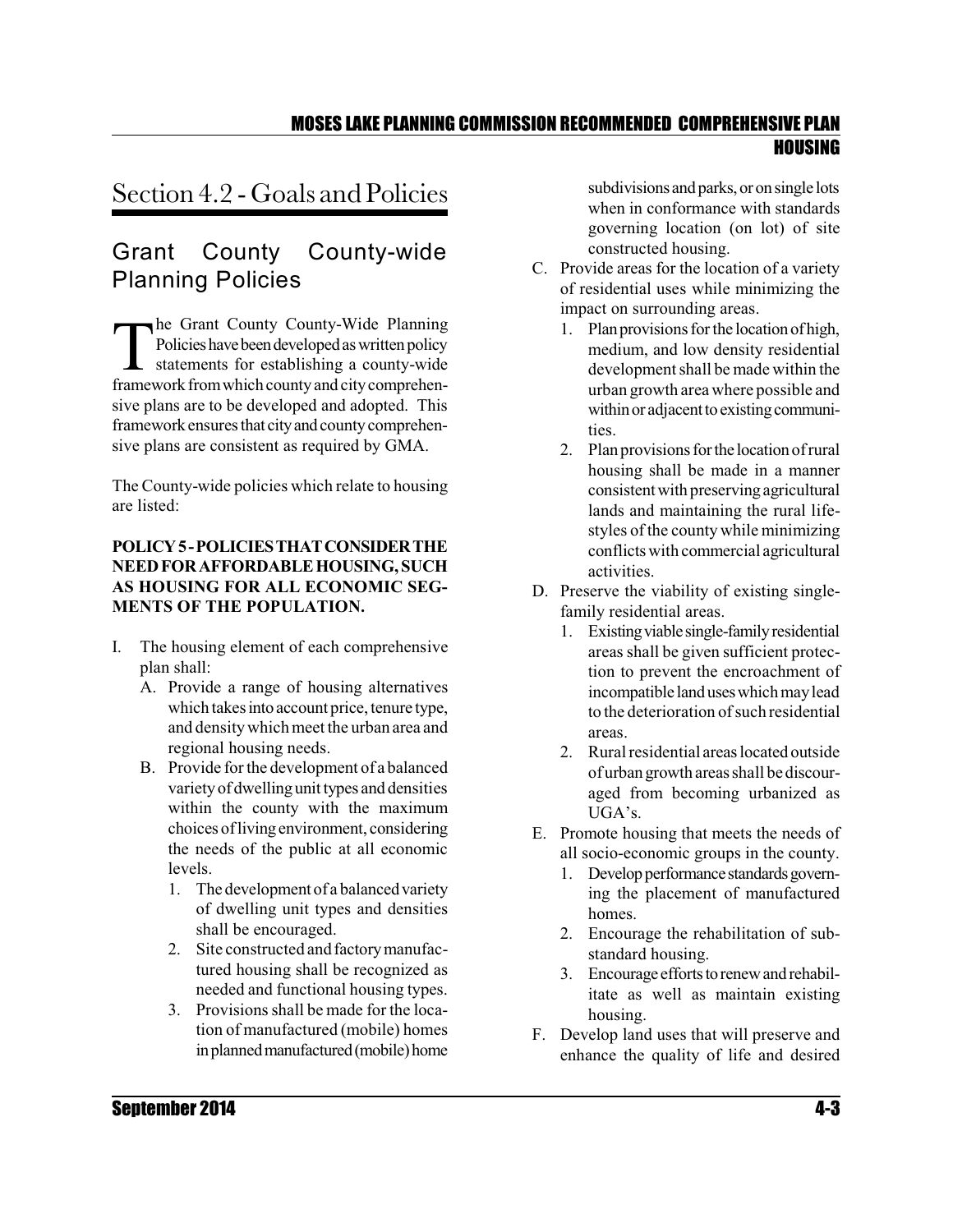lifestyles.

- 1. Encourage builders and developers to deliver housing with a variety of price ranges, amenities, natural settings, and conveniences.
- 2. Protect residential neighborhoods from incompatible land uses.
	- a. Maintain natural boundaries (roads, creeks, outcroppings, etc.).
	- b. Cluster developments off main arterial roads with vegetated buffer strips between houses and main roads.
- 3. Buffer future developments from existing farm activity to minimize nuisances generated by either use.
- G. Incorporate Washington State Community Housing Affordability Strategy (CHAS) requirements and actively solicit grant monies through FSS, HOPE 1, 2 & 3, CIAP and 5H programs.

## Goals and Policies Developed for the Comprehensive Plan

The following housing goals and policies were developed for the Comprehensive Plan:

## **H**OUSING SUPPLY AND **P**RODUCTION

**GOAL 1: PROVIDE FOR DIVERSITY IN THE TYPE, DENSITY, AND LOCATION OF HOUSING WITHIN THE CITY IN ORDER TO PROVIDE AN ADEQUATE SUPPLY OF SAFE AND SANITARY HOUSING AT PRICE AND RENT LEVELS APPROPRIATE TO THE VARIED FINANCIAL CAPABILITIES OF CITY RESIDENTS.**

#### **POLICIES**

- 1.1 Encourage the public and private sector to take actions to develop and maintain an adequate supplyofsingle familyandmultifamily housing for all economic segments of the population.
- 1.2 Encourage and support equal access to housing throughout the City for all people regardless of race, color, sex, marital status, religion, national origin, physical or mental handicap, and encourage the responsible state and federal agencies to enforce federal and state civil rights and fair housinglaws.
- 1.3 Encourage the development of alternative housingtypesthrough innovative land use regulations that enable construction of affordable attractive housing which include attached single-family units, modular or manufactured housing, clustered housing, mixed-use developments, group homes, assisted living facilities, self-help housing, cooperatives, etc.
- 1.4 A variety of housing types and densities should be available in residential areas to provide all residents with location and price/rent choices. TheCityshall encourage affordable housing units that are compatible in design and quality with other units to be integrated within market rate developments.
- 1.5 Encourage the development of multi-use neighborhoodswhich are a mix of housing, jobs, stores, and public space all within a well-planned pedestrian environment.
- 1.6 Assure that policies, codes, and ordinances promote neighborhood designs that are pedestrian and transit friendlyand discourage reliance upon the automobile.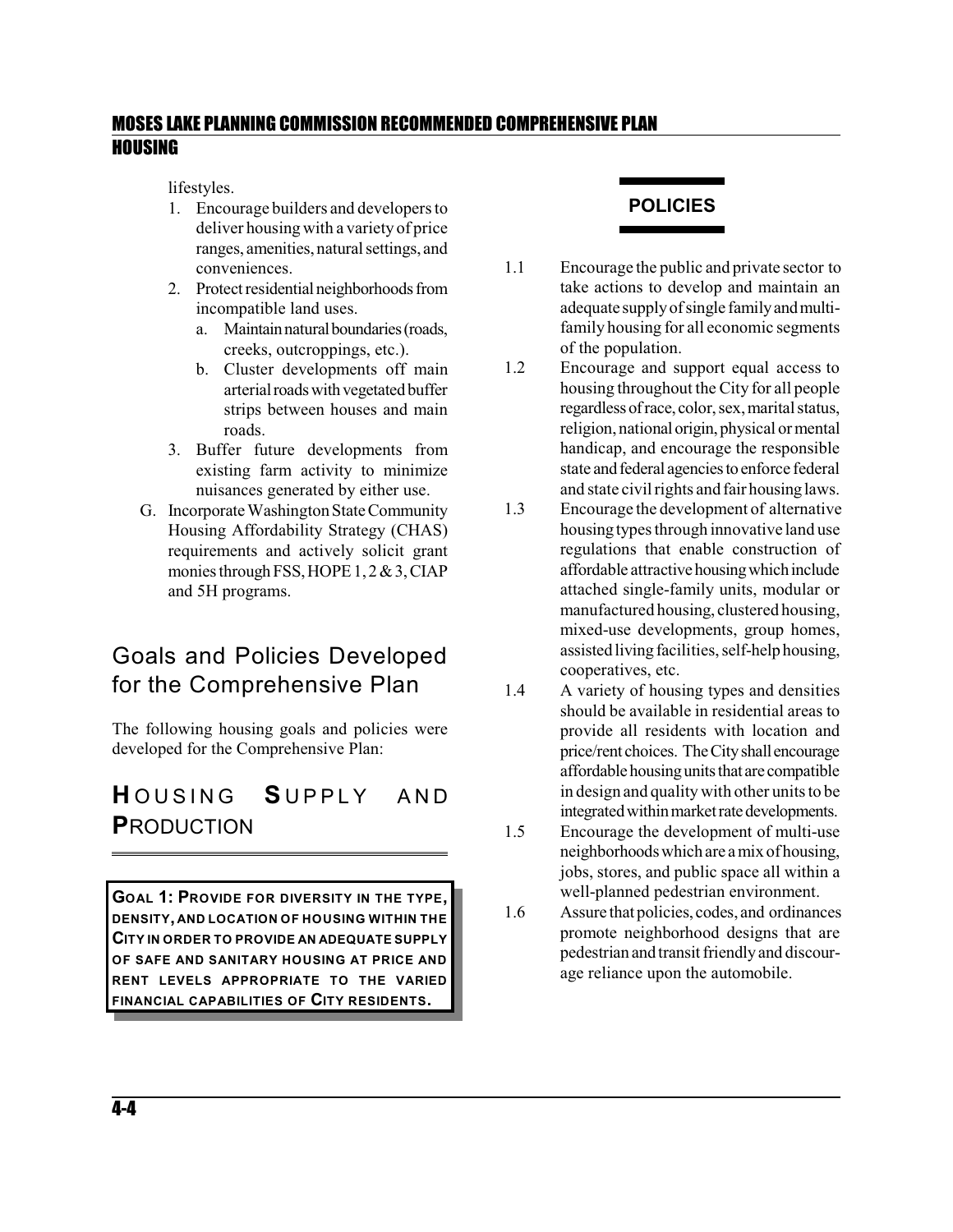## **S**PECIAL **N**EEDS **H**OUSING

**GOAL 2:SUPPORT AND ASSIST IN PLANNING FOR INCREASING HOUSING OPPORTUNITIES WHICH ARE PRIMARILY FOR HOUSEHOLDS WITH SPECIAL NEEDS.**

## **POLICIES**

- 2.1 Assure that codes and ordinances allow for a continuum of care and housing opportunities for special needs populations, such as emergency housing, transitional housing, extensive support, minimal support, independent living, familybased living or institutions.
- 2.2 Assure that policies, codes, and ordinances allow for a geographic distribution of housing continuum with housing provided in appropriate locations and adequately served by public facilities (such as transit) and services.
- 2.3 Codes and ordinances shall recognize the changing demographic trends by supporting accessory units and other types of housing and human service programs.
- 2.4 Building codes and development regulations shall encourage the development, rehabilitation, and adaptation of housing that responds to the physical needs of special populations. For example, lower parking requirements and smaller lot sizes could be permitted in projects designed for elderly residents. In this case restrictionssimilarto the HUDstandards could be considered to limit housing occupancy to only senior citizens.
- 2.5 The City shall support and assist in planning for subsidized housing opportunities primarily for households that cannot compete in the market for housing utilizing all available federal and state aid. If the City's elderly population continues to be higher than average then the City may wish to consider requiring public housing

to be divided between elderly and non-elderly families proportionate to their representation in the City's total need for low income housing.

## **H**OUSING **M**AINTENANCE/ **T**ECHNICAL **A**SSISTANCE

**Goal 3: TO MAINTAIN THE AREA'S EXISTING HOUSING STOCK IN A SAFE AND SANITARY CONDITION.**

#### **POLICIES**

- 3.1 TheCityshall continue toworkwith non-profit agenciestomaximize the receipt ofFederal and State housing resources. These programs should be used to provide low and moderate-income residents with housing assistance and related services as well as to maintain or improve housing conditions and re-use existing structures. This assistance may include technical expertise and advice as well as grants targeted at rehabilitating substandard residential units occupiedbylow-incomehouseholds. Assistance should be provided to both owner-occupied and renter-occupied units.
- 3.2 The City shall consider the Community Development Block Grant program each fiscal year in which the City is eligible to apply, for the purposes ofincreasingthe qualityof affordable ownership housing.
- 3.3 The City should continue and expand housing inspection and code enforcement programs to promote neighborhood and community pride and ensure adequate maintenance of the housing stock. Inspectors should seek to resolve hazardous or overcrowded housing conditions or other threats to the public health, safety, and welfare by encouraging or requiring property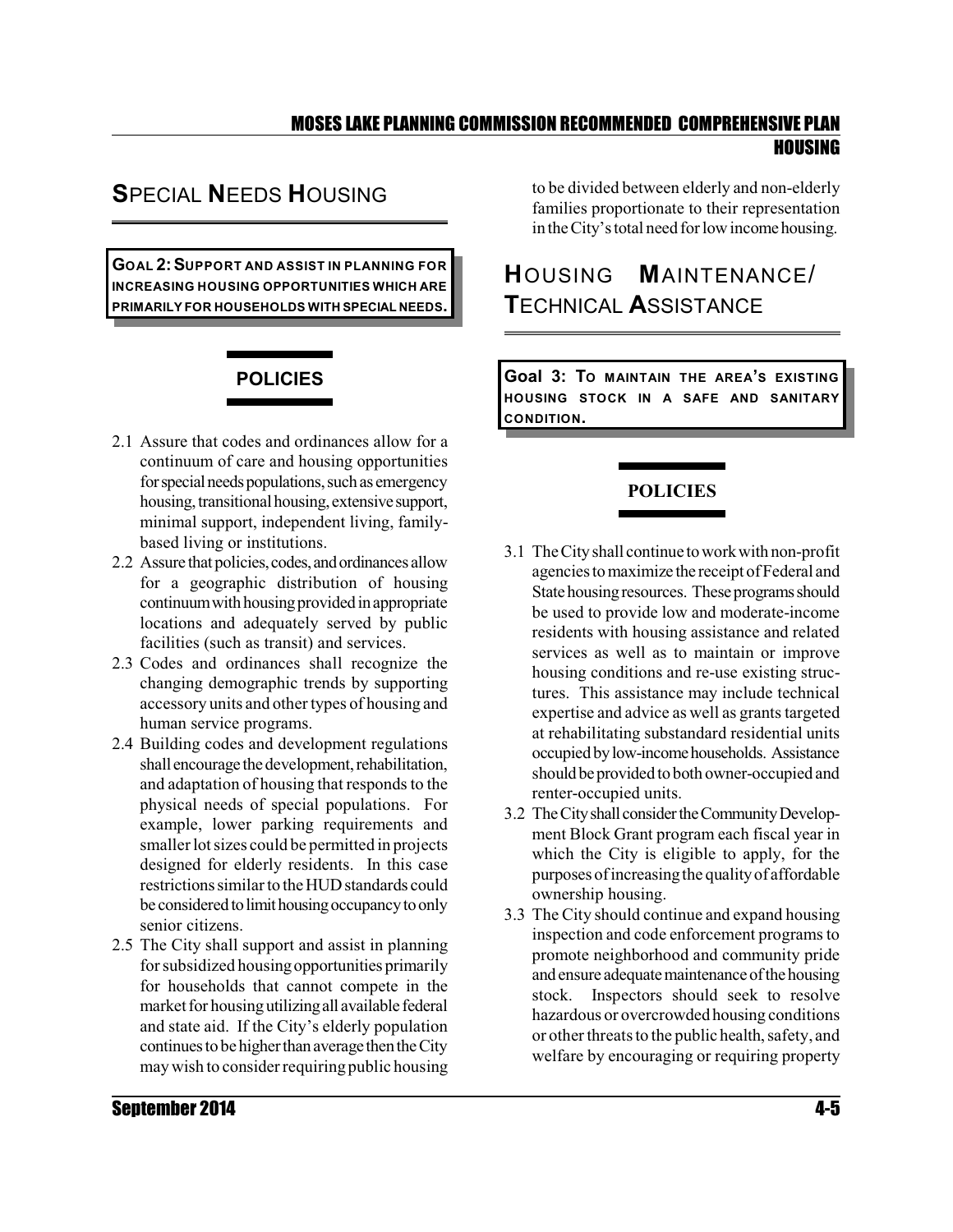owners to maintain their properties in compliance with all applicable codes concerning junk and debris, noxious weeds, and other unsafe orunsanitaryconditions. Wherenecessarythese regulations should be aggressively enforced.

- 3.4 The City should proceed as quickly as allowed by State and local laws to demolish substantially dilapidated structures that are beyond rehabilitation or reuse.
- 3.5 Relocation assistance should be provided to any dislocated household.

## **D**EVELOPMENT **R**EGULATIONS **P**ROGRAM

**GOAL 4: TO ENCOURAGE MORE AFFORDABLE HOUSING BY MAKING IT EASIER AND/OR LESS EXPENSIVE TO BUILD NEW HOUSING THROUGH THE USE OF INNOVATIVE LAND USE REGULATIONS, DEVELOPMENT STANDARDS, AND BUILDING CODE REQUIREMENTS.**

could include, but should not be limited to, fee waivers, expedited permits, density bonuses, innovative landuse regulations, new construction practices, and others.

## **HOUSING CHOICE AND N**EIGHBORHOOD **S**TABILITY

**GOAL 5:SUPPORT PUBLIC AND PRIVATE ACTIONS THAT INCREASE HOUSING CHOICES FOR CITY RESIDENTS WITH EMPHASIS ON HOUSING AND PUBLIC IMPROVEMENT PROGRAMS THAT INCREASE THE NUMBER OF HOUSING ALTERNATIVES FOR BOTH RENTERS AND OWNERS, MAINTAIN NEIGHBORHOOD STABILITY, AND IMPROVE THE PHYSICAL AND ENVIRONMENTAL CONDITIONS OF ALL NEIGHBOR-HOODS.**

#### **POLICIES**

#### **POLICIES**

- 4.1 TheCityshouldreviewall land use andbuilding regulations to see that they do not unnecessarily restrict the supply of housing or increase its cost. Any modifications should be designed to reduce housing costs and facilitate development of more affordable housing types, styles, and prices without compromising the public health, safety, welfare, or the principles of the Comprehensive Plan.
- 4.2 Within budget constraints, the City should consider incentives to private or nonprofit housing developers to build more affordable housing. Such incentives should target the production of below-market rate units for renters and first-time home buyers. These incentives
- 5.1 Encourage programs in deteriorating older neighborhoods that address structural, demographic, and economic issues.
- 5.2 Encourage voluntary housing rehabilitation programs.
- 5.3 Encourage preventative maintenance in sound and transitional neighborhoods.
- 5.4 The City shall support efforts to conserve, protect, and rehabilitate housing by programming infrastructure improvements in areas where there is a concentration of substandard housing and where infrastructure improvements are needed. To the extent possible, public investments in new infrastructure should be coordinated to foster housing rehabilitation and encourage neighborhood improvements.
- 5.5 Preserve the character of stable residential neighborhoods by protecting them from undesir-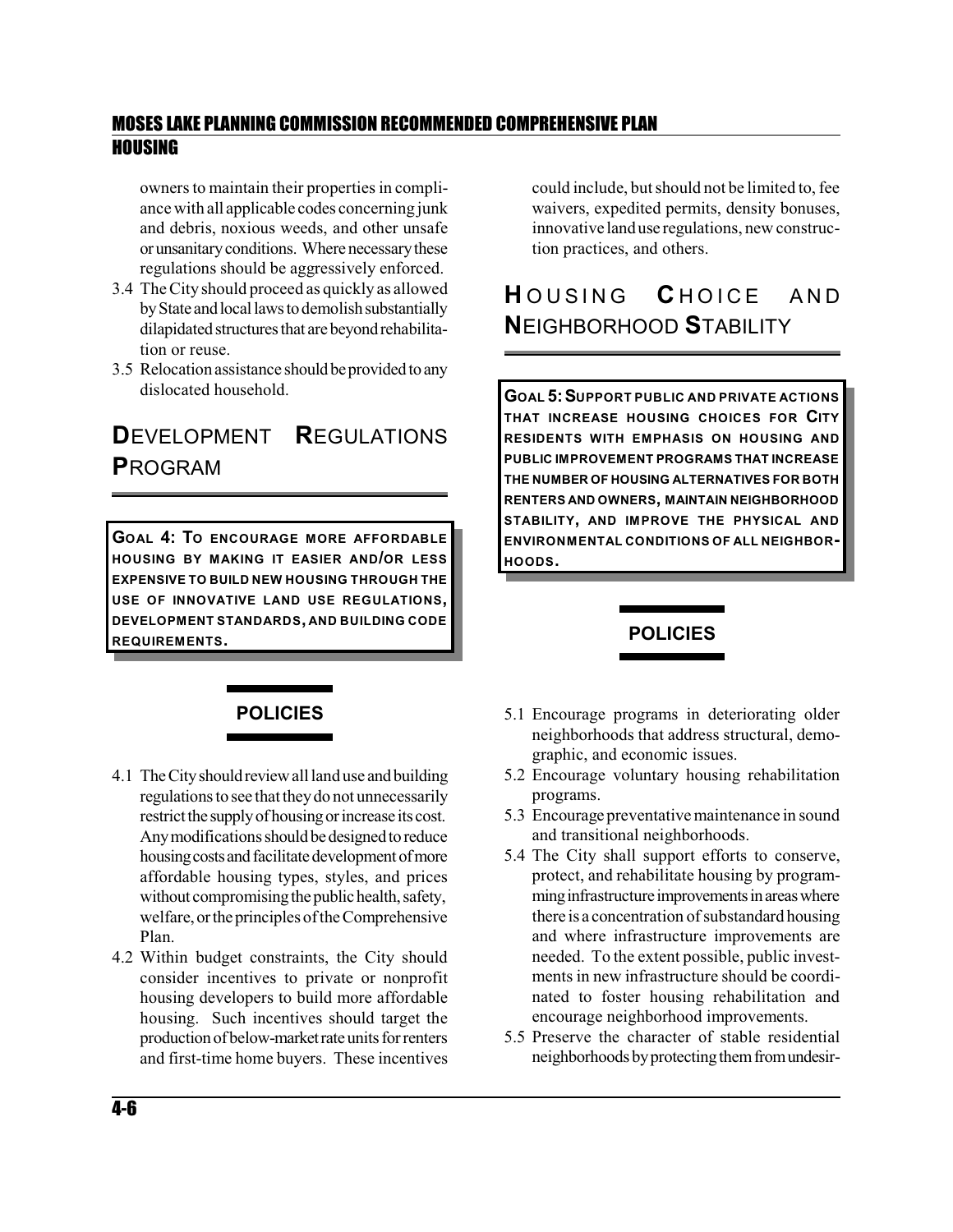able impacts of new development through selective and innovative zoning techniques that accomplish infill and consider the following:

- Impact on older existing neighborhoods
- **Development that is appropriate to sur**roundingresidential density, housingtype, and affordability or use characteristics
- $\blacksquare$  Encouragement of affordable units
- $\blacksquare$  Maintenance of neighborhood integrity and compatibility
- **•** Provision of development standards and processes for infill.
- 5.6 The City recognizes the extensive number of substandard mobile and site-built owneroccupied housingunits concentrated in numerous neighborhoods. The Cityshall place a high priority on the rehabilitation or replacement of dwelling units located in these areas.
- 5.7 Contingent on the availability of federal, state, or private funds made available to local government for the purposes of carrying out an affordable very low and low income home rehabilitation loan and grant program, theCity shall target the rehabilitation of low or very low income owner dwelling units.

*Task1:TheCity shall completeahousingconditions inventory prior to, or as a part of, the first major update of the Comprehensive Plan.* 

## Housing Needs Assessment and Strategies for Grant County

The following strategies of the Housing Needs Assessment and Strategies for Grant County attempt to address links between economic growth and housing, funding infrastructure needs in cities experiencing constraints, and meeting the housing needs ofverylow, low, andlowto moderate income families. The Tom Phillips and Associates group, directed by the Grant County Strategic Planning and Housing Response Team, prepared this report in 1994.

*Strategy 1: Increase the understanding of the link between economic growth and housing.*

*Strategy 2: Provide technical assistance to the county'ssmaller cities so they can pursue funding to expand their sewer treatment and water supply facilities.*

*Strategy3:Encourage thedevelopment of newhome ownership opportunities for all income groups.*

*Strategy 4: Preserve and improve the existing housing stock.*

*Strategy 5: Ease the demand for all types of rental units by increasing the supply.*

*Strategy 6:Encourage the growthofhousing within established growth boundary lines.*

*Strategy 7: Support the work of the county's nonprofit housing providers to meet the needs of the county's lower income households.*

## Moses Lake Housing Needs Assessment and Economic Analysis

The strategies of the Moses Lake Housing Needs Assessment and Economic Analysis focused on strategies for a strong economy, creating livable, viable communities and an enhanced lifestyle quality for all people. The document was prepared for the Grant County Commissioners, the Housing Authority of Grant County and the Grant County Economic Development Council by CC Consulting Associates in 1994. The strategies related to Housing issues are listed:

#### *Strategies*

*1. Begin a process of strategic planning within the GreaterMoses Lake areato accommodate*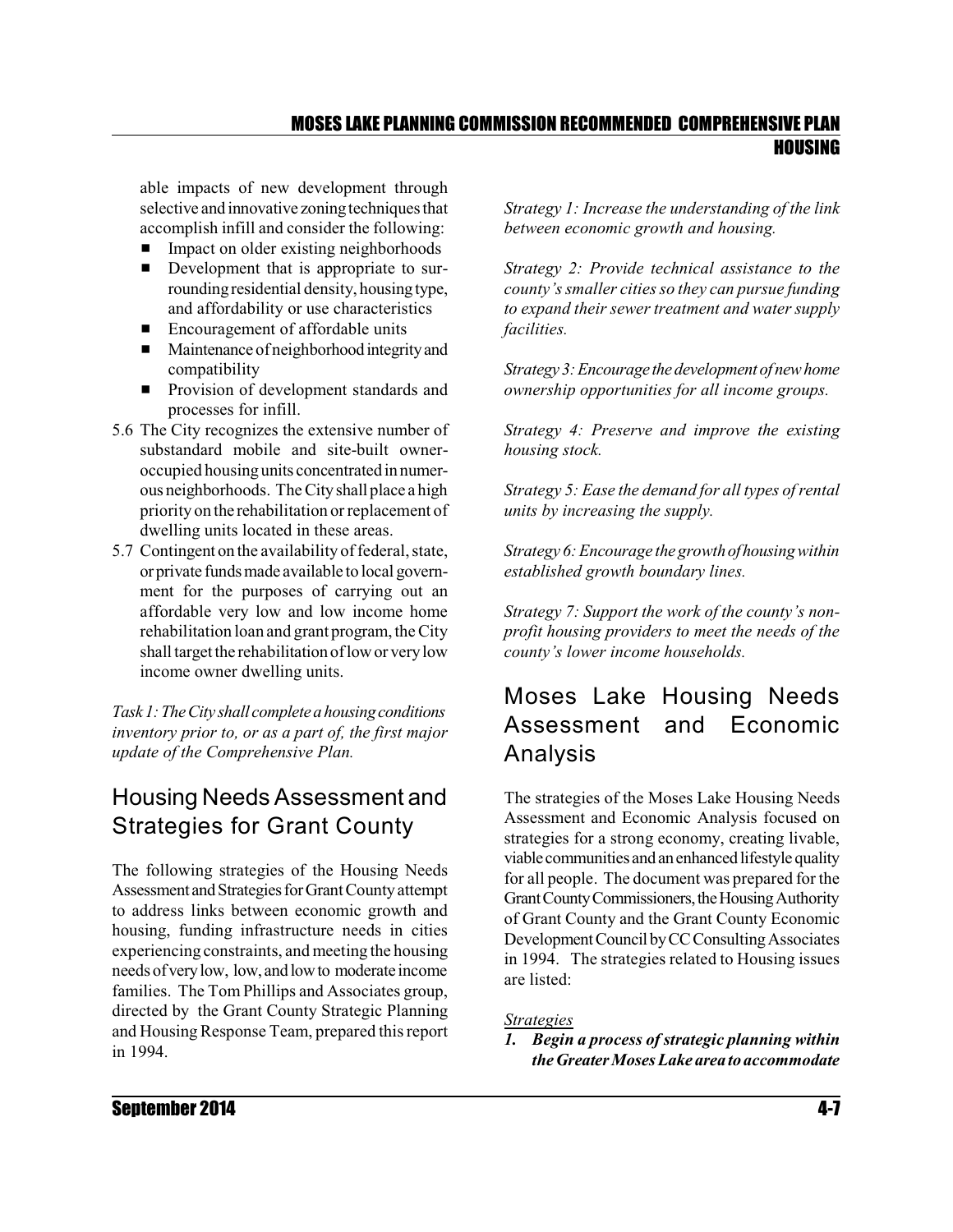#### *andworkprogressively towardsneededgrowth.*

*Action: Bring together local entities and countywide agencies to assist in building a strategic plan with components in economic development, law enforcement, funding, education, housing, social services and enterprise. Include local citizens, special needsindividuals,andethnic representation. Land Use and Capital Facilities Plans should be considered.*

#### *2. Increase the understanding and links among the community to address housing related issues.*

*Rationale: Moses Lake residents frequently do not see the common link between lack of housing, high cost of living, general low income sector of the population, ethnic tolerance and the relationship to economic stability and housing.* 

*Action: Createaneducationprogramtobeused in the region.*

#### *3. Encourage opportunities for increasing housing inventories in all price ranges.*

*Rational: As housing opportunitiesincrease inboth the home ownership and rental markets, the trickle down theory will open up additional units in the lower income ranges.*

*As affordable housing options open in this region, more commuterswillmove toMosesLake,spending moremoney locallyandhelpingsupportthe taxbase.*

*Action: Workwith the HousingAuthority of Grant County and Grant County Community Action Council to provide for very low and subsidized housing units. Provide alternative s for the lower income plant and service sector workers. The region's economy is dependent on this laborforce. The City should lead the effort to research and access funding for low income housing even if it* *is to be located outside the city limits.*

#### *6. Aregional center ornetworkisneededtoassist small communities asthey build and enhance their regions.*

*Rational: Development of a regional community building and enhancement center would help in all of the above listed concerns. The center could be a regional information network, bringing together non-profits,socialservices,businesses, educational, and government entities. Currently there appears to be duplication of efforts in the County service organizations. This center could serve as a facilitatorforimprovedstrategicplanningadvocacy issues, and collaborations.*

*Better utilization of material and human resources would result as more organizations are working with limitedfundingsources. The center couldserve as a regional information clearinghouse for all jurisdictions, private developers, businesses, and organizations. Currently, accessing information and statistics in Grant County is difficult. Many studies and feasibility analyseshavebeen compiled by local regions. Yet, there is no one source to discoverand disseminate this valuable information.*

*Action: The Center could maintain information on funding resources and financial packaging. Better articulation and communication is needed between the housing providers in the Moses Lake Division and the service providers for handicapped,special needs, and seniors.*

#### *7. New banking regulations detrimental to increased rental housing should beaddressed.*

*Rationale:Newbankingregulationslimitborrowing capacity (10% on rental refinance) and limits the number of government backed loans per landlord. The new regulations place a burden on landlords trying to offer additional units.*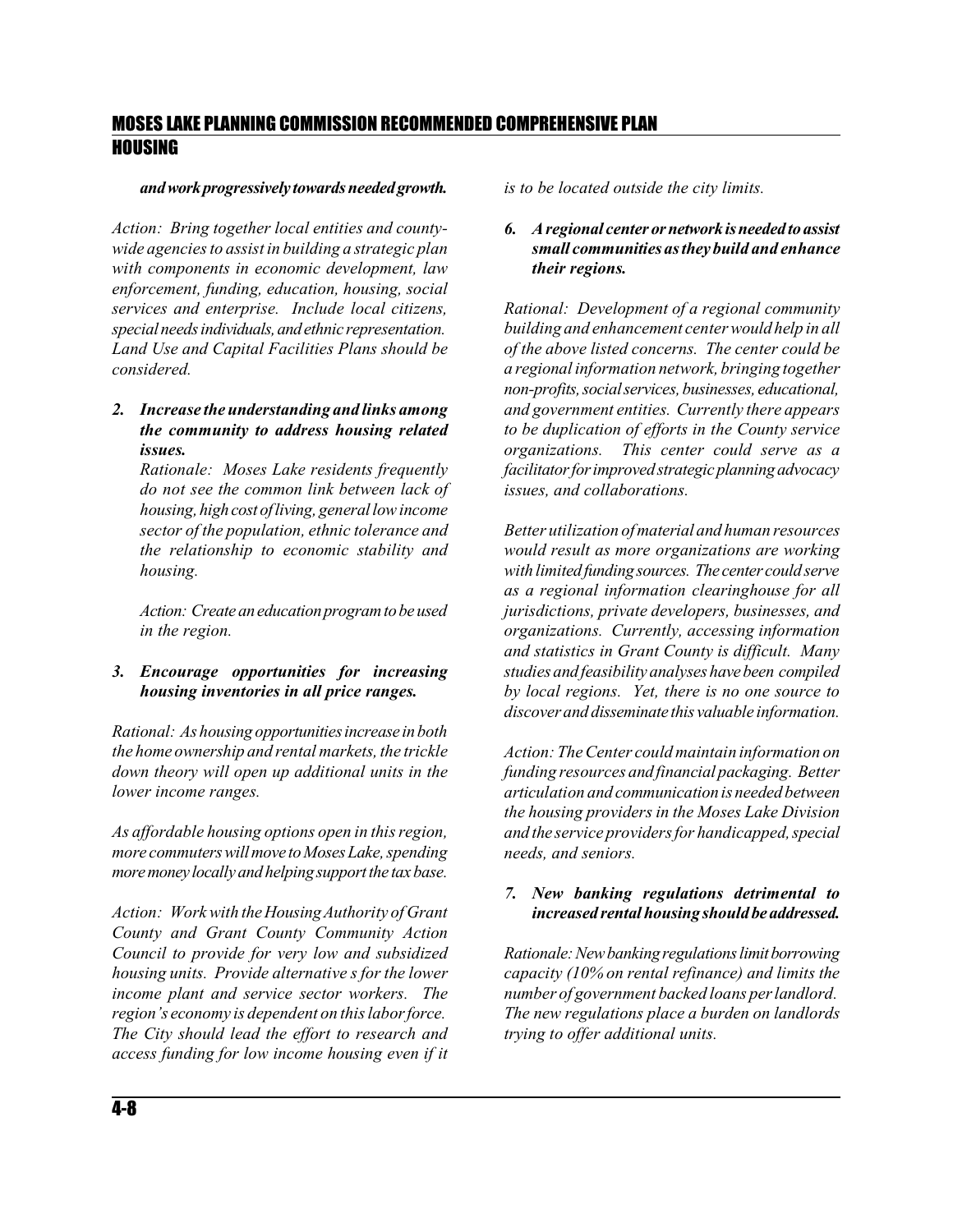*Action:Improved communication with bankersand lenders could increase the current rental market.*

8. The current cap on Farmers Home Administra*tion limits low income home ownership opportunities.*

*Rationale: Due to the high cost of housing in the*

*Moses Lake region, meeting the current cap on FmHA loans can be difficult.* 

*Action:Work with bankers, lenders, and advocates to pressure Farmers Home officials and the federal lawmakers to increase this cap or use a more appropriate means of calculation.*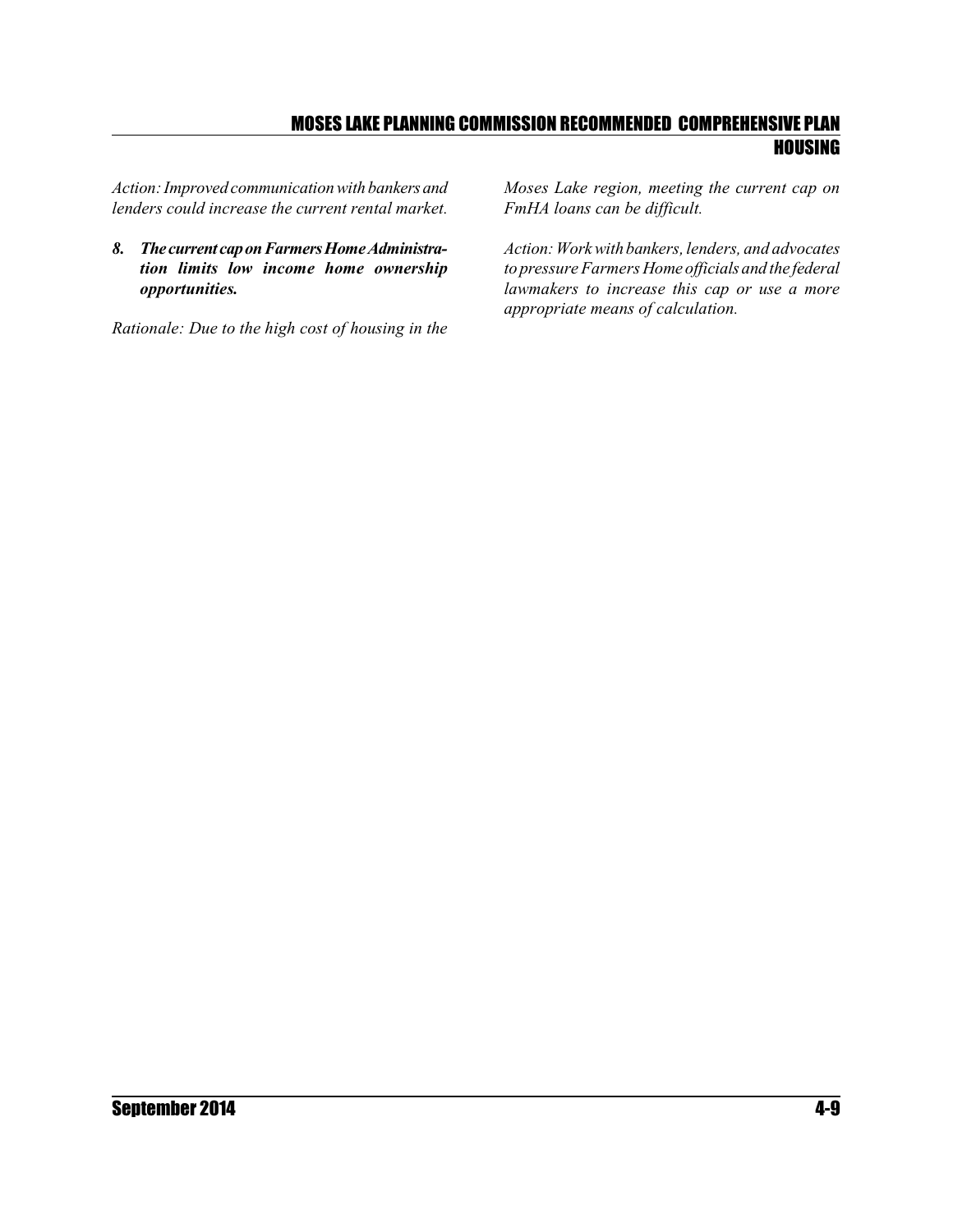## Section 4.3 - Existing Conditions

The following presentation of existing housing<br>conditions and housing capacity incorporates<br>information from the U.S. Census, the Wash-<br>ington State Office of Financial Management (OFM), he following presentation of existing housing conditions and housing capacity incorporates information fromthe U.S.Census,the Washand local agencies.

## Housing Stock Summary

As of 2014, the City of Moses Lake had 8,825 housing units. The majority of these, 5,832 (66%), are single familyhomeswith multiple andmanufactured homes comprising23% and 10% respectively (See Table HE -1). According to the 2010Census, 45% of all occupied units were rentals. The 2010 rental unit vacancy rate was 8.1%, while the owner occupiedvacancyratewas considerablyless at 1.3%.

Since 1980 the number of manufactured homes located in the City limits has increased, although there was a slight decrease from 2010 to 2014. In 1996 the city adopted an ordinance which allowed manufactured homes in two of the three residential zones as a permitted use on single family lots outside of manufactured home parks. Prior to 1996 manufactured homes were limited to parks or subject to Planning Commission approval. In 2005, the state mandated that manufactured homes be allowed in all residential zones.

In 2011, the median value of owner-occupied homes was \$155,600, with over 50% of all homes valued between \$100,000 and \$199,999 (See figure HE - 1, Source: American Fact Finder, Selected Housing Characteristics, 2007-2011American Community Survey 5-Year Estimates). However, Zillow.com reports the median sale price as \$150,806 as of May, 2014 .

## Housing Conditions

#### Age of Housing Stock

The majority of all housing was constructed after 1970 with over 65% constructed after 1960 (See Table HE - 2). Nearly 25% of all housing was constructed during the 1950's after which the market stabilized and was followed by three decades of continued construction averaging 13.8% growth each decade. In the 1990's the housing market supply was pressed to meet the demands of the rapidly increasing population as well as higher income levels; nearly 40% of all housing has been constructed since 1990. Theglobal financial crisis that started in 2008 slowed local housing construction for the next five years, but construction has been increasing lately. Over all housing in the area is relatively new with almost 40% less than 25 years in age.

| Table HE-1<br>Number and Type of Housing Units, 1980-Present                                                                                                                                                       |                                                                                                      |      |     |      |     |     |     |  |  |
|--------------------------------------------------------------------------------------------------------------------------------------------------------------------------------------------------------------------|------------------------------------------------------------------------------------------------------|------|-----|------|-----|-----|-----|--|--|
| <b>Single</b><br>Manf. Home/<br>Total<br><b>Percent</b><br><b>Percent</b><br><b>Percent</b><br><b>Households</b><br><b>Units</b><br>of Total<br><b>Multiple</b><br>of Total<br>of Total<br>Year<br><b>Trailers</b> |                                                                                                      |      |     |      |     |     |     |  |  |
| 1980                                                                                                                                                                                                               | 4224                                                                                                 | 3231 | 76% | 826  | 20% | 167 | 4%  |  |  |
| 1990                                                                                                                                                                                                               | 4635                                                                                                 | 3333 | 72% | 872  | 19% | 430 | 9%  |  |  |
| 2000                                                                                                                                                                                                               | 6263                                                                                                 | 4157 | 66% | 1277 | 20% | 829 | 13% |  |  |
| 2010                                                                                                                                                                                                               | 8365                                                                                                 | 5538 | 66% | 1859 | 22% | 968 | 12% |  |  |
| 2014                                                                                                                                                                                                               | 66%<br><b>23%</b><br>10%<br>2040<br>953<br>8825<br>5832                                              |      |     |      |     |     |     |  |  |
|                                                                                                                                                                                                                    | Source: OFM State of Washington Postcensal Estimates of April 1 Housing Units, 1980, 1990 to Present |      |     |      |     |     |     |  |  |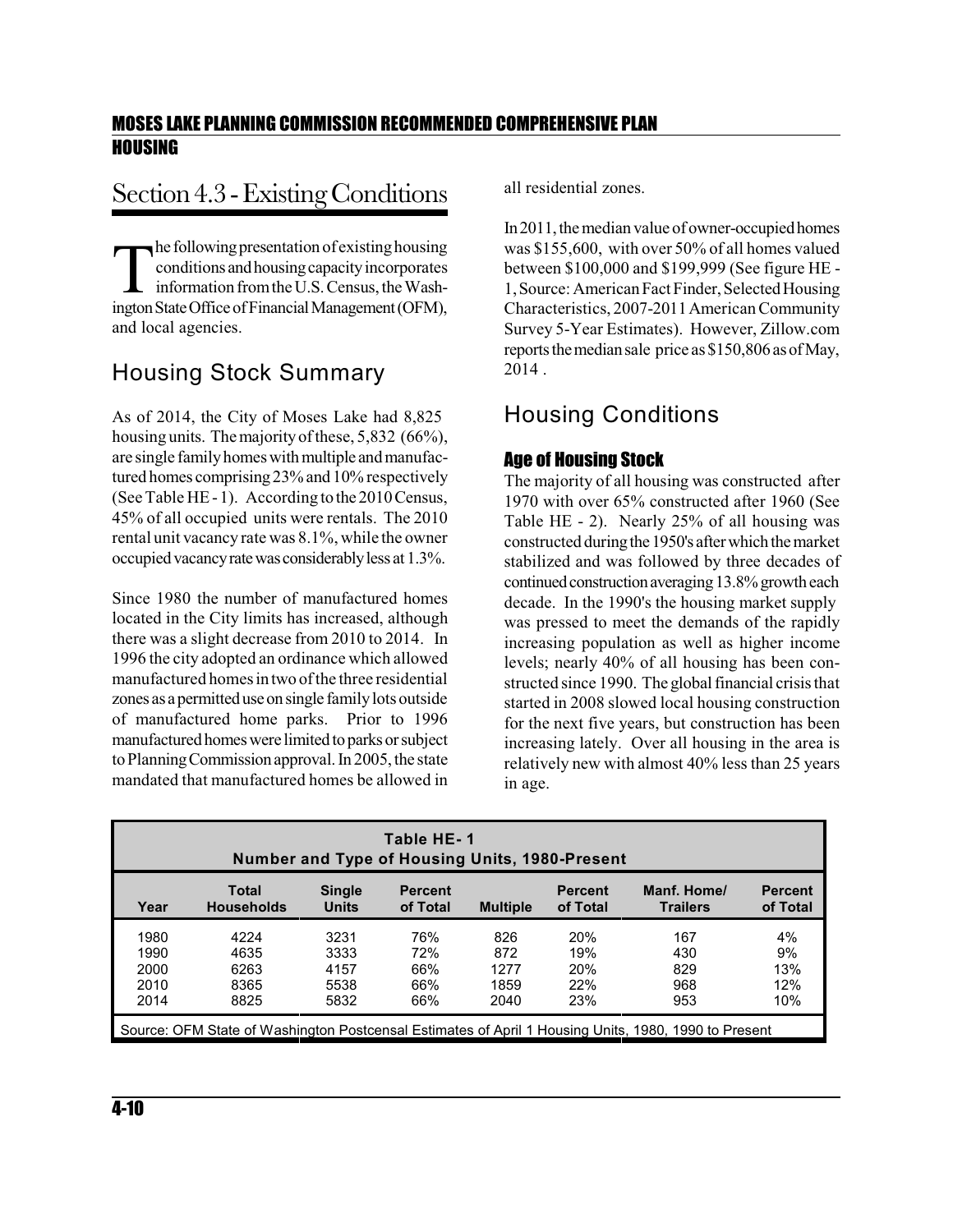

Figure HE - 1

#### Condition of Housing Stock

Housing conditions have not been assessed since the 1977 joint study conducted by the City and Grant County. At that time over 90% of the entire inventorywas considered to be in sound condition.

| Table HE - 3<br><b>Typical Moses Lake Rents</b>                                     |                                                         |                                                             |  |  |  |  |
|-------------------------------------------------------------------------------------|---------------------------------------------------------|-------------------------------------------------------------|--|--|--|--|
| <b>Dwelling Unit</b><br>Size                                                        | <b>Apartments</b><br>and Duplexes<br><b>Rent Range</b>  | <b>Single Family</b><br><b>Houses</b><br><b>Rent Range*</b> |  |  |  |  |
| 1 Bedroom<br>2 Bedroom<br>3 Bedroom<br>$3 +$ Bedrooms                               | \$400 - \$500<br>\$495 - \$850<br>\$875 - \$1200<br>N/A | N/A<br>\$650 - \$800<br>\$750 - \$1675<br>\$1295 - \$1900   |  |  |  |  |
| * Note: Typically does not include utilities. Source:<br>Local Realty Offices, 2013 |                                                         |                                                             |  |  |  |  |

| Table HE - 2<br><b>Age of Housing Stock</b>                                                                                                                             |                                                                   |                                                                                      |  |  |  |  |
|-------------------------------------------------------------------------------------------------------------------------------------------------------------------------|-------------------------------------------------------------------|--------------------------------------------------------------------------------------|--|--|--|--|
| Year Built Number of Percent of<br>Units<br><b>Total</b>                                                                                                                |                                                                   |                                                                                      |  |  |  |  |
| 1939 or earlier<br>1940 to 1949<br>1950-1959<br>1960-1969<br>1970-1979<br>1980-1989<br>1990-1999<br>2000-2004<br>2005 or later                                          | 287<br>- 452<br>1942<br>753<br>774<br>631<br>1514<br>699<br>- 935 | $3.6 \%$<br>5.7%<br>$24.3\%$<br>$9.4\%$<br>$9.4\%$<br>7.9%<br>19.0%<br>8.8%<br>11.7% |  |  |  |  |
| <b>Total Units</b><br>100%<br>7987<br><b>Source:</b> American Fact Finder, Selected Housing<br>Characteristics, 2007-2011 American Community<br>Survey 5-Year Estimates |                                                                   |                                                                                      |  |  |  |  |

#### Multifamily Housing Market

As of 2011, there were 1602 unitsin buildings with three or more units (American Fact Finder, Selected Housing Characteristics, 2007-2011 American Community Survey 5-Year Estimates). Recentlyconstructed buildings typically have a waiting list, and more apartment buildings are in the planning stages. Market conditions indicate a shortage of multi-family units.

The 2010 Census reported a vacancy rate of 4.8% for rental units. Additionally, low interest rates have encouraged home ownership allowing lower income households to purchase homes rather than renting.

#### Average Rents

The median gross rent according to the 2010 Census is \$653 per month with 21% of tenants paying less than \$500, 38% paying \$500 to \$700, 22% paying between \$700 and \$1000, and 18% paying over \$1000/month (see Figure HE-2).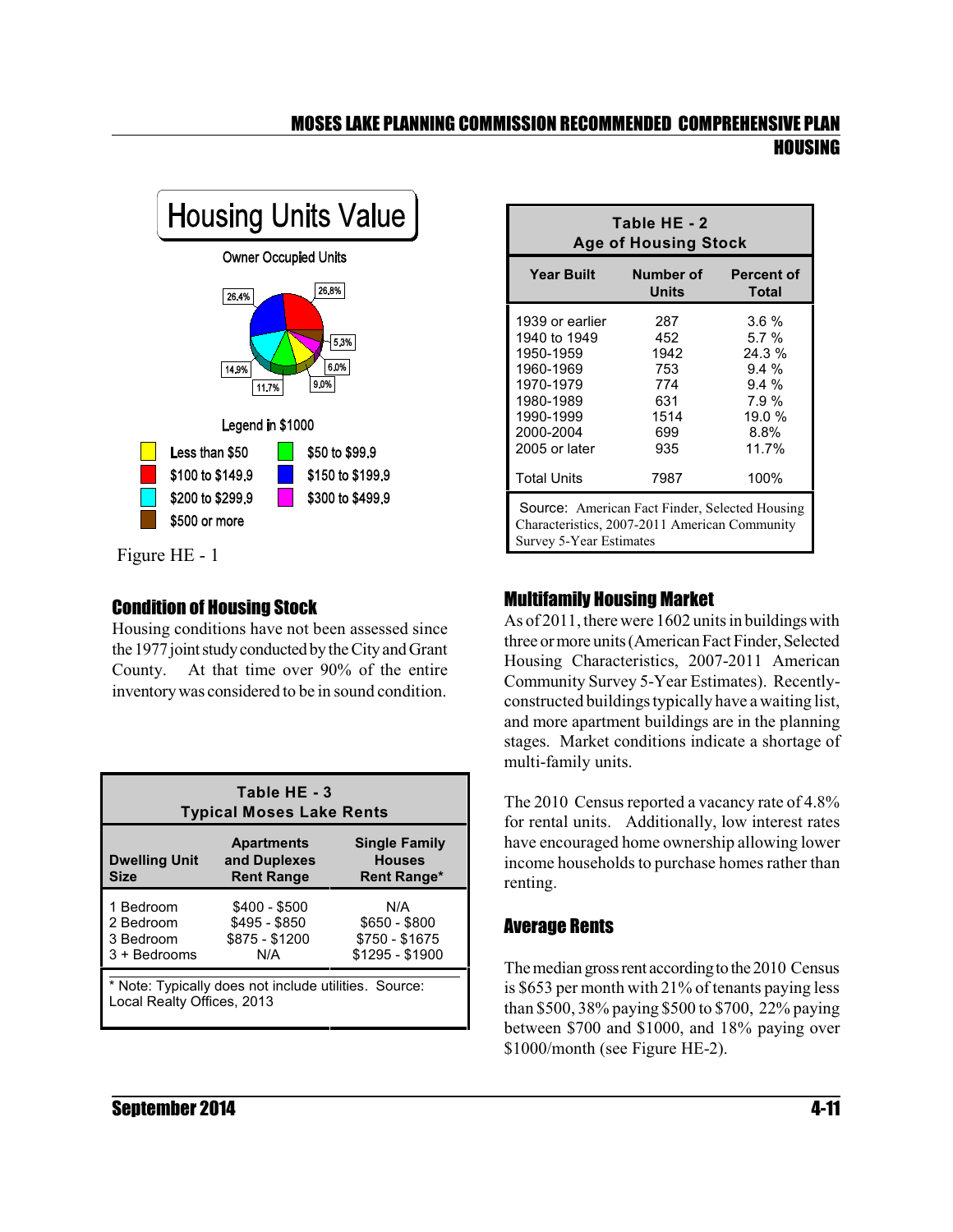Figure HE-3 shows that one third of renters pay 35% or more of their household income for "gross rent", which includes utility costs not included in rent. In contrast, only 10.8% of homeowners pay 35% or more of their household income for housing costs, including mortgage, real estate taxes, insurance, and utilities.



# Housing Costs as % of Household Income



Units with a Mortgage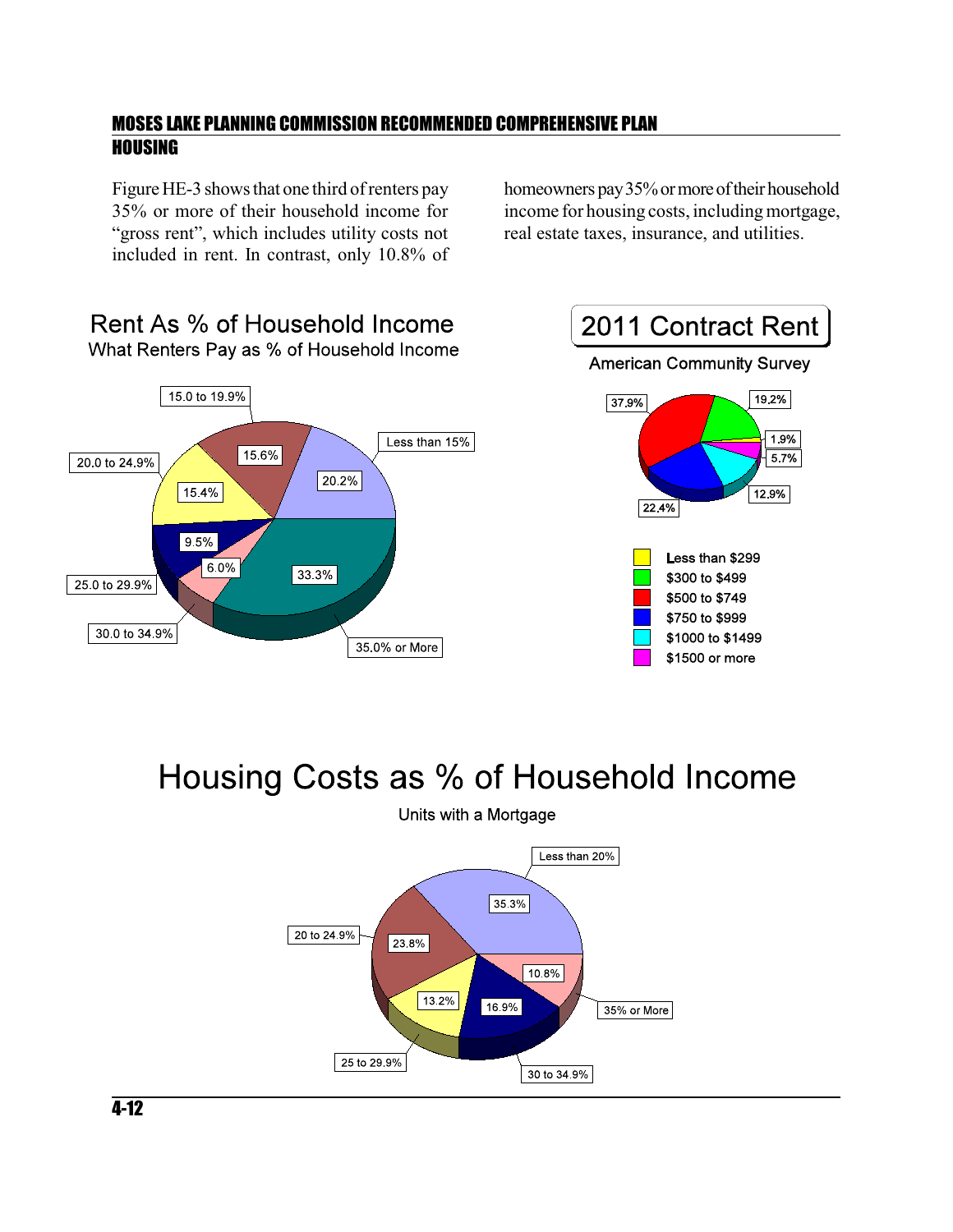#### **Demographic Profile of Moses Lake Residents**

Basic demographic information about MosesLake residents is important because age, income, and ethnicity affect a person's housing choices. While the market generally provides the types of housing desired by and affordable to middle and upperincome people, it often fails to provide housing that meets the special needs of the poor, the elderly, and the disabled.

#### **Education**

The education level of Moses Lake residents who are 25 years or older falls slightly below the Washington State average. The 2010 Census indicates that 86% of all persons have a high school diploma as compared to 75% of county residents and 90% of all persons statewide. The number of persons with a bachelor degree or higher is 22% which is higher than county residents  $(15%)$  but less than Washington State (31%). The number of individuals with a higher education is anticipated to rise as Big Bend Community College continues to expand its number of undergraduate and master's degree programs through cooperation with Washington State University, Central Washington University, and Heritage University. Registration at the community college continues to increase in conjunction with program expansions.

| Table HE - 5<br><b>Educational Attainment, 2011</b>                                           |       |       |       |  |  |  |  |
|-----------------------------------------------------------------------------------------------|-------|-------|-------|--|--|--|--|
| Grant<br>Wash-<br>Persons Age 25+<br><b>Moses</b><br>Lake<br>County<br>ington<br><b>State</b> |       |       |       |  |  |  |  |
| High School<br>Graduate or<br>Higher                                                          | 85.8% | 75.2% | 89.9% |  |  |  |  |
| <b>Bachelor Degree</b><br>or higher                                                           | 22.2% | 15.2% | 31.4% |  |  |  |  |
| Source: US CENSUS BUREAU Quick Facts                                                          |       |       |       |  |  |  |  |

#### **Age**

The age distribution of people in Moses Lake and Grant County is similar to each other and different

| Table HE - 6<br>2011Age Distribution |              |        |              |  |  |  |  |
|--------------------------------------|--------------|--------|--------------|--|--|--|--|
| Age Group                            | <b>Moses</b> | Grant  | Washington   |  |  |  |  |
|                                      | Lake         | County | <b>State</b> |  |  |  |  |
| under 5 yrs                          | $9.4\%$      | 9.0%   | 6.5%         |  |  |  |  |
| under 18 yrs                         | 29.6%        | 30.7%  | 23.2%        |  |  |  |  |
| 65 yrs & older                       | 12.3%        | 12.0%  | 12.7%        |  |  |  |  |
| Source: US Census Bureau Quick Facts |              |        |              |  |  |  |  |

from that of the state because Moses Lake and Grant County have a higher percentage of people under age 5 and under age 18, and a lower percentage of adults age 18 to 65. The percentage of people age 65 and older is almost the same in the city, county, and state The median age in 2010 was 32.1, which is significantly less than Washington State's median age of 37.3.

| Table HE - 7                                                                   |                                                |                                                |                                                               |  |  |  |
|--------------------------------------------------------------------------------|------------------------------------------------|------------------------------------------------|---------------------------------------------------------------|--|--|--|
| Population and Household Changes 1970 to 2010                                  |                                                |                                                |                                                               |  |  |  |
|                                                                                | <b>Moses</b><br>Lake                           | Grant<br>County                                | Washington<br><b>State</b>                                    |  |  |  |
| Population<br>1970<br>1980<br>1990<br>2000<br>2010                             | 10,310<br>10.629<br>11,235<br>14,953<br>20.366 | 41,881<br>48,522<br>54,758<br>74,698<br>89,120 | 3,490,169<br>4,132,156<br>4,866,692<br>5,894,121<br>6,724,543 |  |  |  |
| Number of Households<br>1970<br>1980<br>1990<br>2000<br>2010                   | 3,244<br>4,224<br>4,314<br>5.642<br>7,540      | 19,745<br>25,204<br>29,922                     | 1,105,587<br>1,540,510<br>1,872,431<br>2,271,398<br>2,602,568 |  |  |  |
| Mean number of<br>people per household<br>1970<br>1980<br>1990<br>2000<br>2010 | 3.3<br>2.55<br>2.60<br>2.59                    | 2.74<br>2.92<br>2.97                           | 2.98<br>2.98<br>2.53<br>2.53<br>2.50                          |  |  |  |
| Source: US CENSUS BUREAU                                                       |                                                |                                                |                                                               |  |  |  |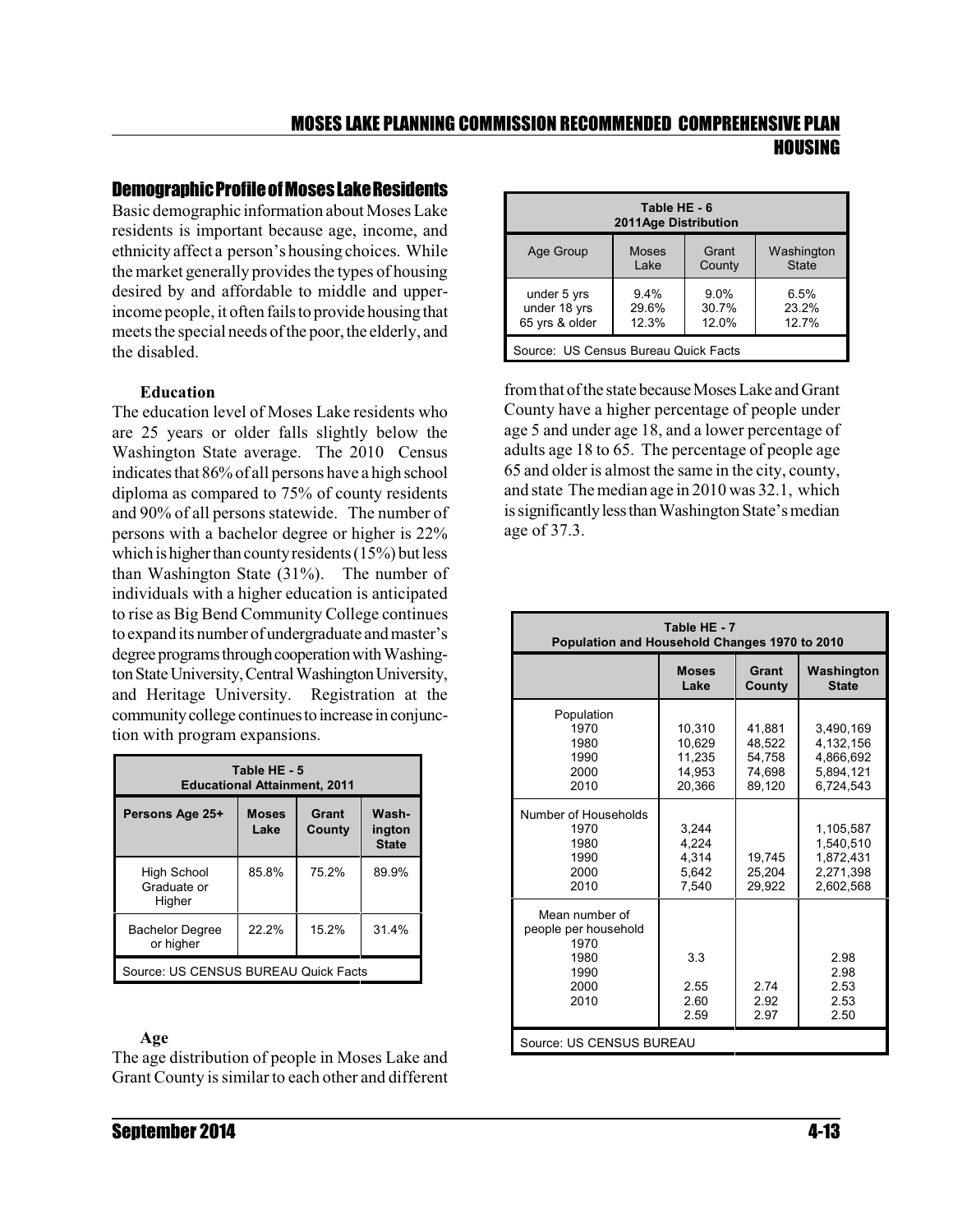#### **Household Size**

The age and population changes described above are reflected in decreasing households and family size. Table HE-7 describes the changes in population, number of households, and household size between 1970 and 2010. Morehouseholds with one ortwopeople existwhichisreflectedinthedeclining birth rate and the increasing elderly population. Of the 7600 total Moses Lake households, 27.6% are one person living alone. Families with children under age 18 make up 34.6% of total households. Moses Lake's 2.59 population per household (PPH) is similar to the state's PPH which is 2.50 but less than the County's 2.87 PPH.

#### **Diversity**

The racial and ethnic diversity of Moses Lake is similar to that of Grant County but different than the state because of a much larger Hispanic population in Moses Lake and Grant County than the state. The 2011 Census information indicates that the Hispanic population is 33% of the total population in the City and 37% of the population in Grant County, which is significantly higher than Washington State's 11%.

#### **Income Level**

Median income is defined as the mid-point of all ofthe reported incomes(i.e., half of the households had higherincomes and half of the households had

lower incomes than the mid-point). The difference between family income and household income is that within a household not all members are related while in a family they are. The median family income for Moses Lake in 2011 was \$55,721. This is 27% lower than that of the state and 13% lower than the national median income. Table HE - 9

| Table HE - 8<br><b>Racial and Ethnic Composition, 2011</b>      |               |                 |                     |  |  |  |  |
|-----------------------------------------------------------------|---------------|-----------------|---------------------|--|--|--|--|
|                                                                 | Moses<br>Lake | Grant<br>County | W A<br><b>State</b> |  |  |  |  |
| White                                                           | $60.9\%$      | 58.0%           | 73.1%               |  |  |  |  |
| <b>Black</b>                                                    | $2.1\%$       | $0.9\%$         | $3.4\%$             |  |  |  |  |
| Asian                                                           | $1.0\%$       | $1.0\%$         | $7.0\%$             |  |  |  |  |
| Hispanic                                                        | 33.2 %        | $37.5\%$        | $10.9\%$            |  |  |  |  |
| American Indian &                                               | $1.0\%$       | $1.1\%$         | $1.2\%$             |  |  |  |  |
| Alaskan Native                                                  |               |                 |                     |  |  |  |  |
| Native Hawaiian &                                               | $0\%$         | $0.1\%$         | $0.5\%$             |  |  |  |  |
| Other Pacific Islander                                          |               |                 |                     |  |  |  |  |
| Some other race                                                 | $1.5\%$       | $1.2\%$         | $1.2\%$             |  |  |  |  |
| Two or more races                                               | $1.3\%$       | $1.3\%$         | $3.6\%$             |  |  |  |  |
| Source: US Census Bureau 2007-2011 American<br>Community Survey |               |                 |                     |  |  |  |  |

compares the income levels of the City to the State and the Nation.

The U.S. Department of Housing and Urban Development(HUD) defines income levels below the median income as follows:

■ **Low Income Families** - Families with income between 80 and 95 percent of the median income who are paying more than 30 percent of their income for housing.

| Table HE - 9<br><b>Comparison of Income and Poverty Levels in 2010</b>                                                                                                                                                                                                                            |                                                                                    |                                                                            |                                                                                |  |  |  |  |  |
|---------------------------------------------------------------------------------------------------------------------------------------------------------------------------------------------------------------------------------------------------------------------------------------------------|------------------------------------------------------------------------------------|----------------------------------------------------------------------------|--------------------------------------------------------------------------------|--|--|--|--|--|
| Moses Lake<br>Washington<br>United<br><b>State</b><br><b>States</b>                                                                                                                                                                                                                               |                                                                                    |                                                                            |                                                                                |  |  |  |  |  |
| Median Family Income<br>Median Household Income<br>Per Capita Income<br>Percentage of People below Poverty Level<br>Percentage of Children below Poverty Level<br>Percentage of Families below Poverty Level<br>Percentage of Age 65+ below Poverty Level<br>Percentage of Labor Force Unemployed | \$55,771<br>\$47.535<br>\$23.419<br>14.6%<br>18.2%<br>11.2%<br>$6.7\%$<br>$10.0\%$ | \$71.250<br>\$58,890<br>\$30.481<br>12.5%<br>16.5%<br>8.4%<br>7.8%<br>8.4% | \$64.293<br>\$52,762<br>\$27.915<br>14.3%<br>20.0%<br>10.5%<br>$9.4\%$<br>8.7% |  |  |  |  |  |
| Source: US Census Bureau 2007-2011 American Community Survey                                                                                                                                                                                                                                      |                                                                                    |                                                                            |                                                                                |  |  |  |  |  |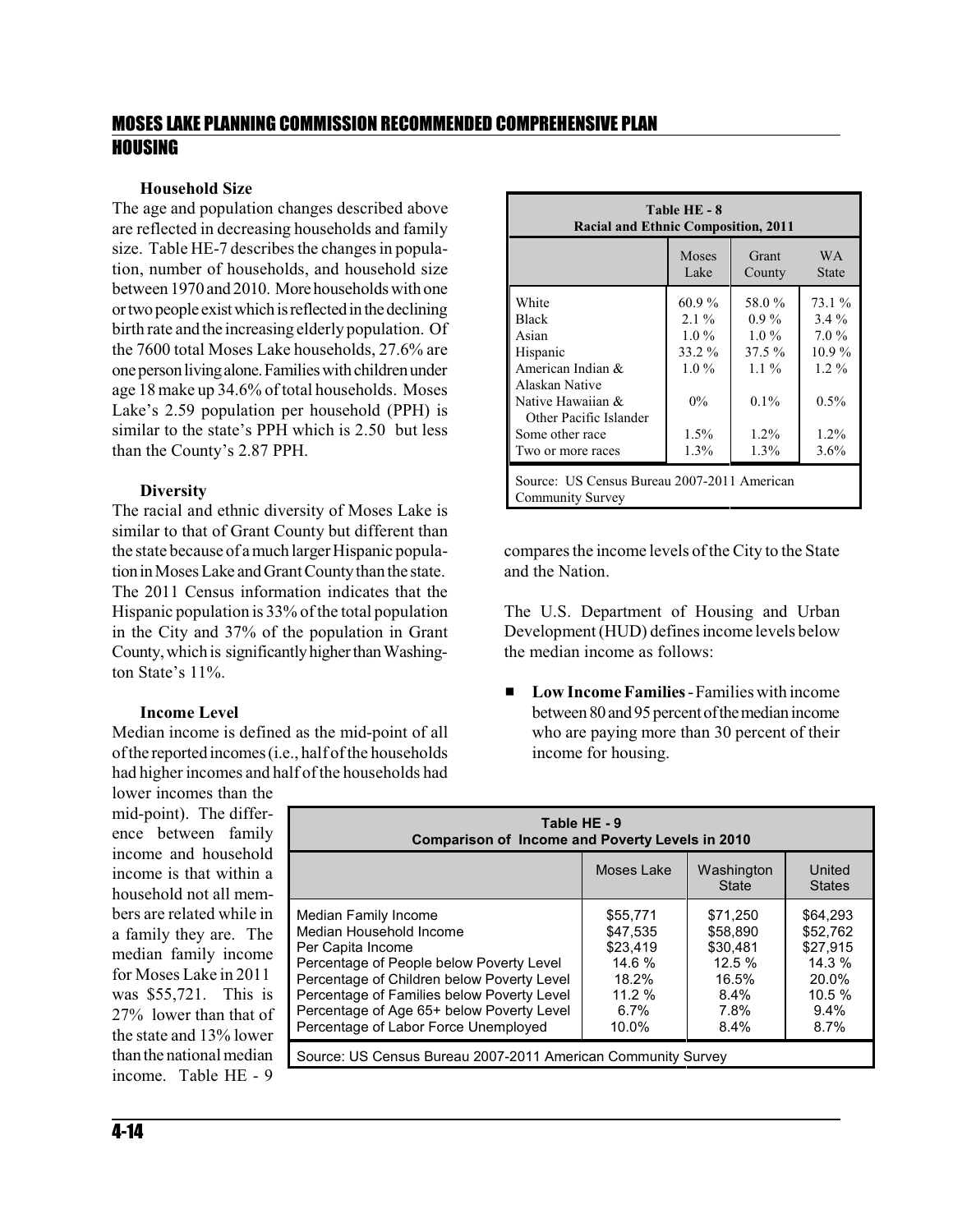- # **Very Low Income Families** Families with incomes between 50 and 80 percent of the median income who are paying more than 30 percent of their income for housing.
- **Extremely Low Income Families (30 percent of the area median income) -** This is a new income targeting standard of the 1998 Act Amendments to the Housing Act of 1937. In ordertoavoidinconsistencieswithotherincome limits, it is defined as 60 percent of the fourperson familyvery-low-income limit, adjusted for family size.

By statute, family size adjustments are required to provide higher income limits for larger families and lower income limits for smaller families. The median income determined by HUD for FY 2012 is \$55,400 using a 4-person household as a base. Adjustment factors increase or decrease median incomes to reflect family size.

The 2007-2011 American Community Survey by the Census Bureau indicated that 570 families had incomes below poverty level. Of the 2,973 people for whom poverty status was determined, 1,097 people (37%) were under the age of 18 and only 168 people (6%) were over age 65.

## Assisted Housing Programs

#### Housing Authority of Grant County

The Housing Authority of Grant County (HAGC) is a non profit agency whose mission isto provide, maintain, and develop quality housing and neighborhoods for people facing barriers. To fulfill that mission, HAGC engages in three primary business activities: housing development and construction, property management, and provision of rent subsidies. The primary focus is the development and management of housing built with federal resources and the administration of federal rent subsidy programs forthe privately-owned housing to assistlow-income individuals and families.State law also allows them to develop housing through partnerships and joint ventures, make loans to people of low income to enable them to rehabilitate or purchase homes, make loans to non-profit and forprofit housing developers, issue tax exempt and taxable bonds to fund such loans as well as finance their own housing, investigate, and study housing conditions to make recommendations concerning improvements, and acquire property for "housing projects" through the power of eminent domain. The Housing Authority is the main agency in the community that administers housing programs for very low and low income families.

The Housing Authority currently owns 933 apartment and single familydwellings throughoutGrant County.

#### Public Housing

Public housing was established to provide decent and safe rental housing for eligible low-income families, the elderly, and persons with disabilities. Public housing comes in all sizes and types, from scattered single family houses to apartments for elderly families. The U.S. Department of Housing and Urban Development (HUD) administers federal aid to local housing authorities or agencies that manage the housing for low-income residents at rents they can afford. HUD determines eligibility by setting the lower income limits at 80% and very low income limits at 50% of the median income for the county or metropolitan area. Rent is based on the family's anticipated gross annual income. Families may stay in public housing units as long as they comply with the eligibility criteria and lease agreement.

Currently the Housing Authority owns and manages 217 public housingunits throughoutGrantCounty, including 44 public housing units in the Moses Lake area for families whose income is 30% or less of the median income. Thirty of the units are located in the downtown area and the remaining 15 are on the Base. Waiting time for a unit is currently1 year for families.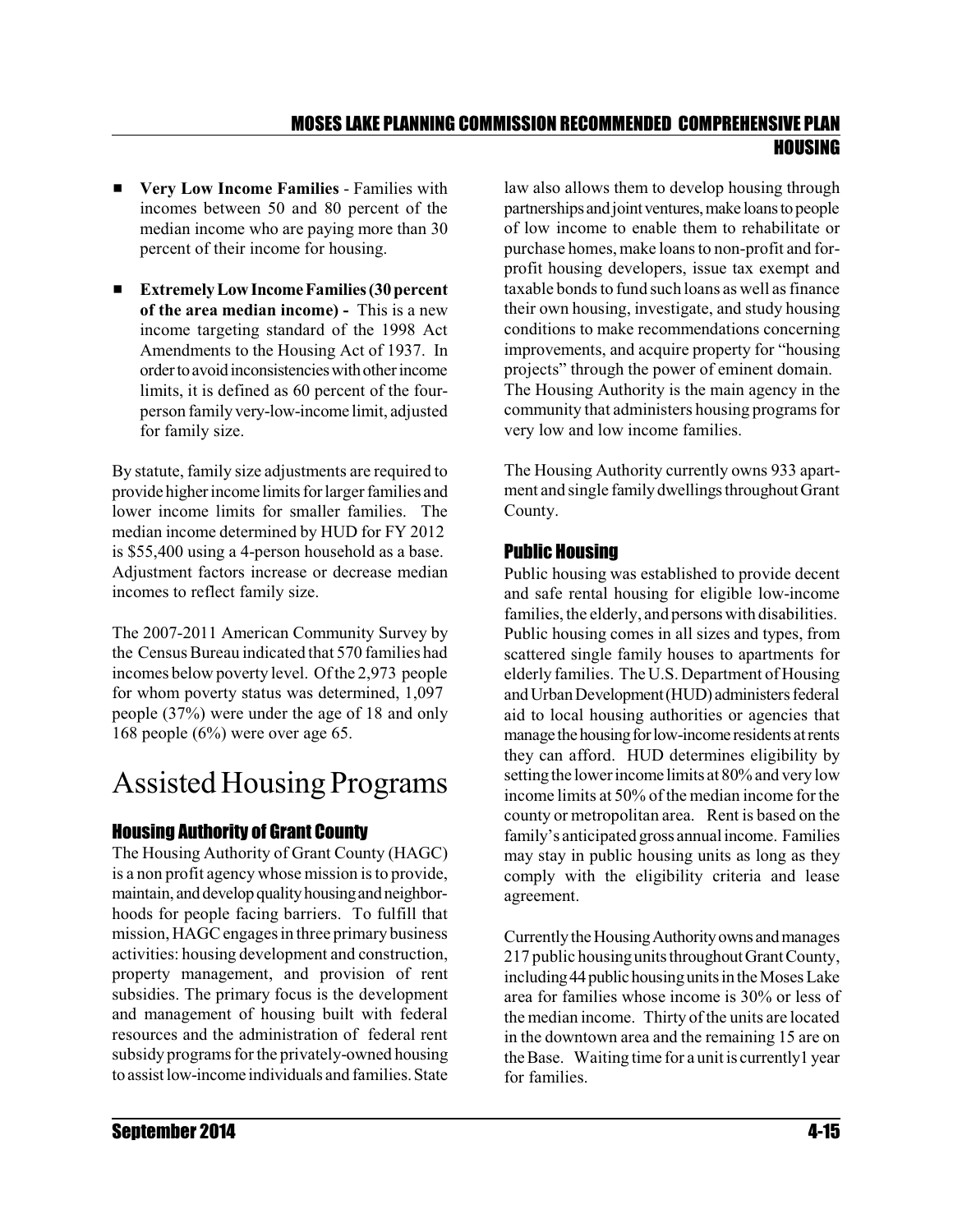The Housing Authority also manages 18 units dedicated as Farmworker Housing in the Larson Housing Area. Families with 50% or more of their income dependant on farm work are eligible for these units.

#### Section 8

The Section 8 rental voucher and rental certificate programs are the federal government's major programs for assisting very low-income families, the elderly, and the disabled to rent housing in the private market. Since the rental assistance is provided on behalf of the family or individual, participants are able to find and lease privately owned housing including single family homes, townhouses, and apartments. The participant is free to choose any housing that meets the requirements of the program and is not limited to units located in subsidized housing projects. The program was designed to allow families to move without the loss of rental assistance as opposed to public housing which is project-based assistance.

Section 8 rental vouchers are administered locally by the Grant County Housing Authority who receives federal funds from HUD to administer the Section 8 programs. Arental subsidy is paid directly by the Housing Authority to the landlord on behalf of the participating family. The family then pays the difference between the actual rent charged by the landlord and the amount subsidized by the program. Eligibility for the program is based on the total annual grossincome and familysize. Generally the family's income may not exceed 50% of the median income for the county.

The Housing Authority currently provides rental assistance to 237 households scattered throughout Grant County. The Housing Authority also provides rental assistance to 47 households through the Section 8 Larson programwhich is project-based. The units are owned by the Housing Authority and located in the Larson Housing area. Each family pays 30% of their adjusted monthly income, and HUD pays the Housing Authority the remainder of the rent allowed under the contract. The waiting time for assistance istypically one year minimum.

#### Private Complexes

Lakeland Pointe and Moses Lake Meadows were the first two privately-owned housing complexes in the City that provide units for lower income families. Both complexes were financed through Section 42 of the Federal Housing Tax Credit Program. Each complex provides 25 units,ranging from two to four bedrooms for families whose income is 30% or 60% of the median income. Rents are based on the family income and are unsubsidized. As many as 30 families are reported to be on the waiting list for the units dedicated to families whose income is 30% of the median income. Additional privately-owned complexes have been built, including Lakeland Pointe II, Pelican Place, and Heron Creek Apartments.

#### Non-profit organizations

Serve Moses Lake is an organization of local churches that provide services to members of the community in need. People who request assistance from a church are sent to the Serve Moses Lake office for an assessment of their needs, and assistance with navigating the various local, regional, state, and national programs available to help them. Housing assistance is one of the services provided through Serve Moses Lake.

Habitat for Humanity of Greater Moses Lake is a non-profit religious organization that assists families living in inadequate housing who wish to own a home of their own. The family commits to 450 hours of "sweat equity" assisting in the construction of their home, which they then purchase from Habitat for Humanity with a no-profit, no-interest loan. Between 1997 and 2012, twelve homes have be constructed by Habitat for Humanity of Great Moses Lake.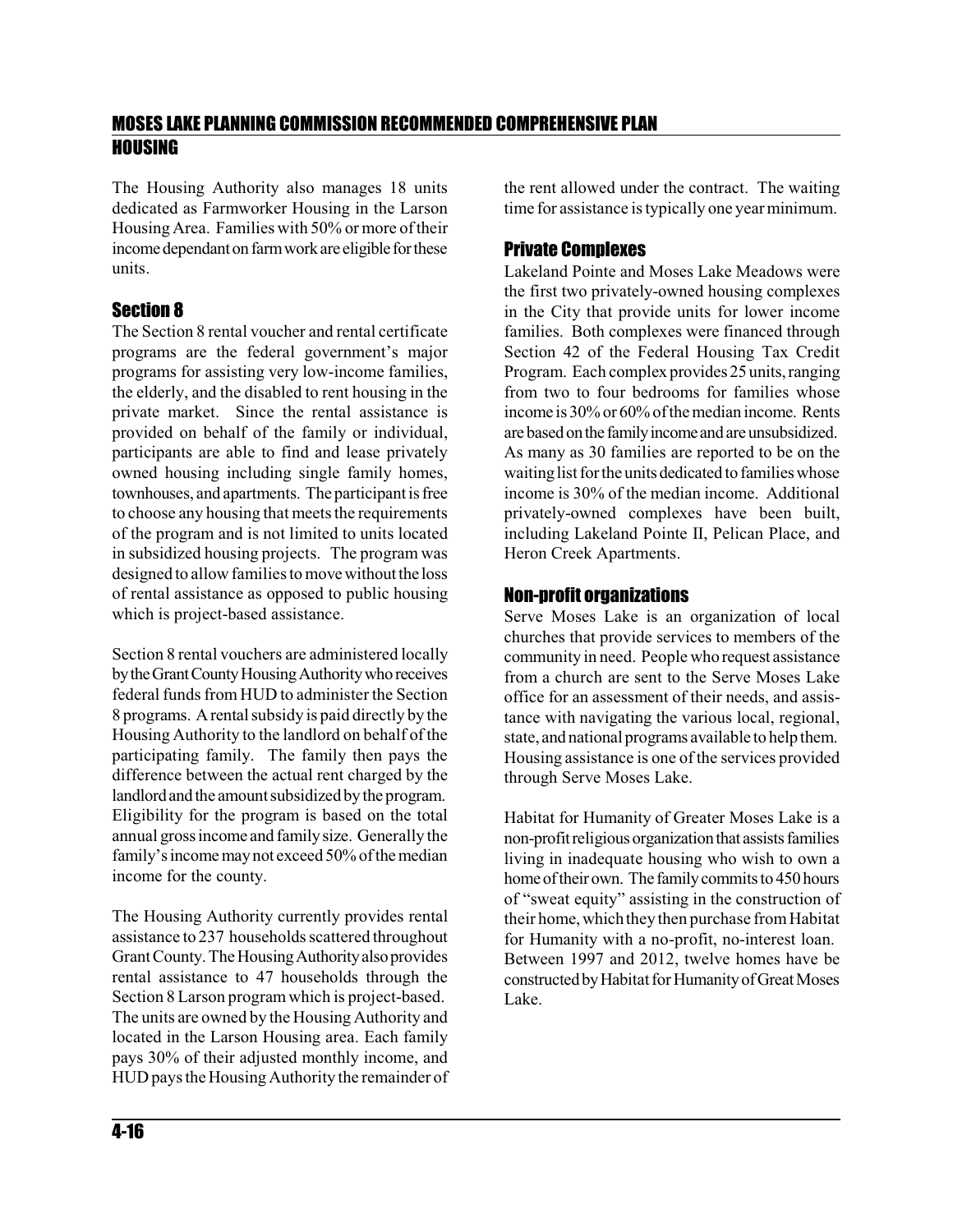## Facilities and Services for Families with Special Needs

#### Homeless Services

Homeless services are provided by the Housing Authority of Grant County. The organization operates a six-unitshelter for homeless families and others. Additional homeless services provided by the organization include rental assistance; referrals to other community agencies, security and utility deposits, and hygiene and cleaning products and programs.

#### Elderly Housing

The elderly are considered a special needs group because of the high correlation between age and disability. Many seniors live on a fixed income that makes high housing costs prohibitive. Increasing property taxes, insurance, and maintenance costs may make home ownership impossible while the high rent cost may prohibit them from renting a new apartment in a new facility that would provide them with a full range of care services.

Facilities in the Moses Lake area which provide elderly services are listed below:

| Facility                                | Type                          | No. Of Spaces | Services                       |
|-----------------------------------------|-------------------------------|---------------|--------------------------------|
| Sunrise Care & Rehabilitation<br>Center | Nursing Home                  | 111           | Physical therapy/hospital care |
| Lake Ridge Special Care Center          | Nursing Home                  | 74            | Alzheimer's care               |
| Maple Ridge Manor                       | Nursing Home                  | 20            | Alzheimer/Dementia care        |
| <b>Bethel House</b>                     | <b>Assisted Living Center</b> | 4             | General Assisted Living        |
| Hearthstone Inn                         | <b>Assisted Living Center</b> | 92            | General Assisted Living        |
| Sunrise Senior Residence                | <b>Assisted Living Center</b> | 36            | General Assisted Living        |
| Monroe House                            | <b>Assisted Living Center</b> |               | General Assisted Living        |
| Summerplace                             | <b>Assisted Living Center</b> |               | Alzheimer/Dementia care        |
| Moses Lake Senior Living                | <b>Assisted Living Center</b> |               | General Assisted Living        |

#### **ELDERLY CARE FACILITIES**

#### Special Needs Housing

Grant County Mental Health provides nine spaces for mentally ill individuals and 15 spaces for developmentally disabled individuals. The units are owned by the Grant County HousingAuthority, who work in tandem with Grant Mental Healthcare, which works with the identified individuals.

#### Special Needs Support Services

Grant Integrated Services operates a Community

Support program through Grant Mental Health and Directions in Community Living which serves over 350 individuals county-wide. It is estimated that 50%ofthose individuals are intheMosesLake area. Support services and outreach services are geared toward maintaining individuals with mental illness and/or developmental disabilities in their present environment.

Grant Mental Health also owns City View, a 16-bed residential facility that houses the mentally ill.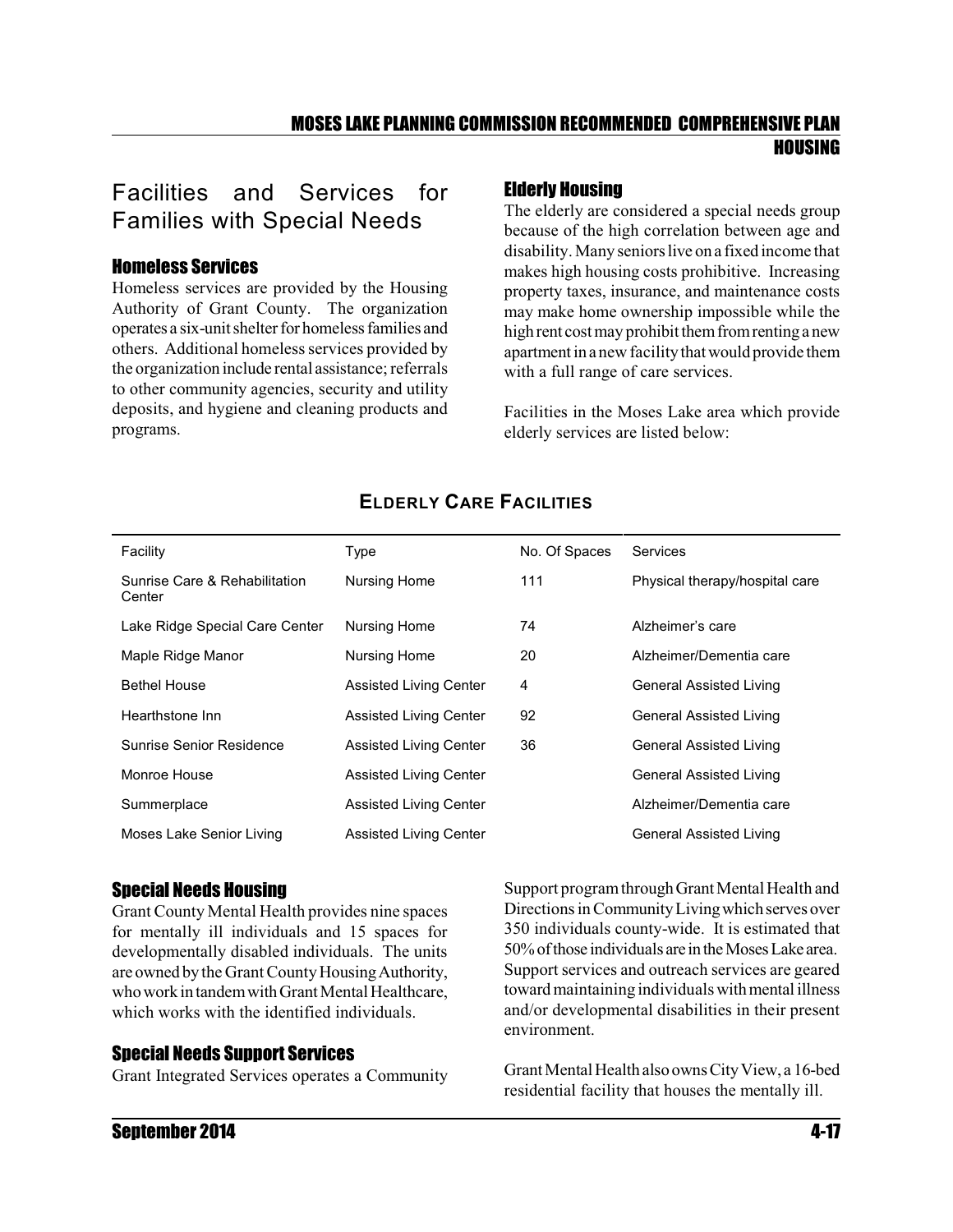## Section 4.4 - Existing Housing Assessment

## Housing Availability

Solution market<br>
Shas experienced extreme highs and lows in<br>
response to the economy, interest rates, and<br>
population growth. Multi-family development has  $\blacksquare$  ince the 1970's the housing construction market has experienced extreme highs and lows in response to the economy, interest rates, and occurred sporadically adding a significant number of units to the market in the mid 1970's, mid 1990's, and 2008. Peakyears for single familyconstruction occurred in the mid 1970's and 1980's and 2005- 2007. In the early 1990's manufactured homes appeared as a significant component of the residential make up of the community, a trend that continued until 2001.

During the mid-1990's and mid-2000's, major construction projects in the area, which included new housing developments, industrial expansions, and school remodeling and construction projects, led to decliningvacancyrates and increasing rental rates in the area. This was due to the number of out-of-town construction workers that temporarily located in the area during construction jobs. This

factor, in addition to the population growth, strained the rental market to meet the needs of the community. Consequently, construction of multi-family housing resumed in 1991 after more than a decade of onlysingle familyconstruction. Over1100multifamily units have been added to the market since 1991, more than doubling the supply.

## Housing Conditions

Housing Conditions are a significant component of the of the housing unit inventory. The information is a basic factor in identifying areas in need of redevelopment. Home owners in neighborhoods containing notable numbers of dilapidated homes are likely to feel the effects of the surrounding environment as property values decrease and the character of the neighborhood changes. However, a housing conditions inventory has not been conducted in the City and surrounding area since 1977. At that time, 3% of the homes in the corporate limits were found to be substandard compared to 7% of the homes in the unincorporated area *(City of Moses Lake, Comprehensive Plan*, 1982, p.96). The mid-Peninsula neighborhood and the Lakeview Terrace area were both identified as areas with homes in need of extensive repair. The unincorpo-

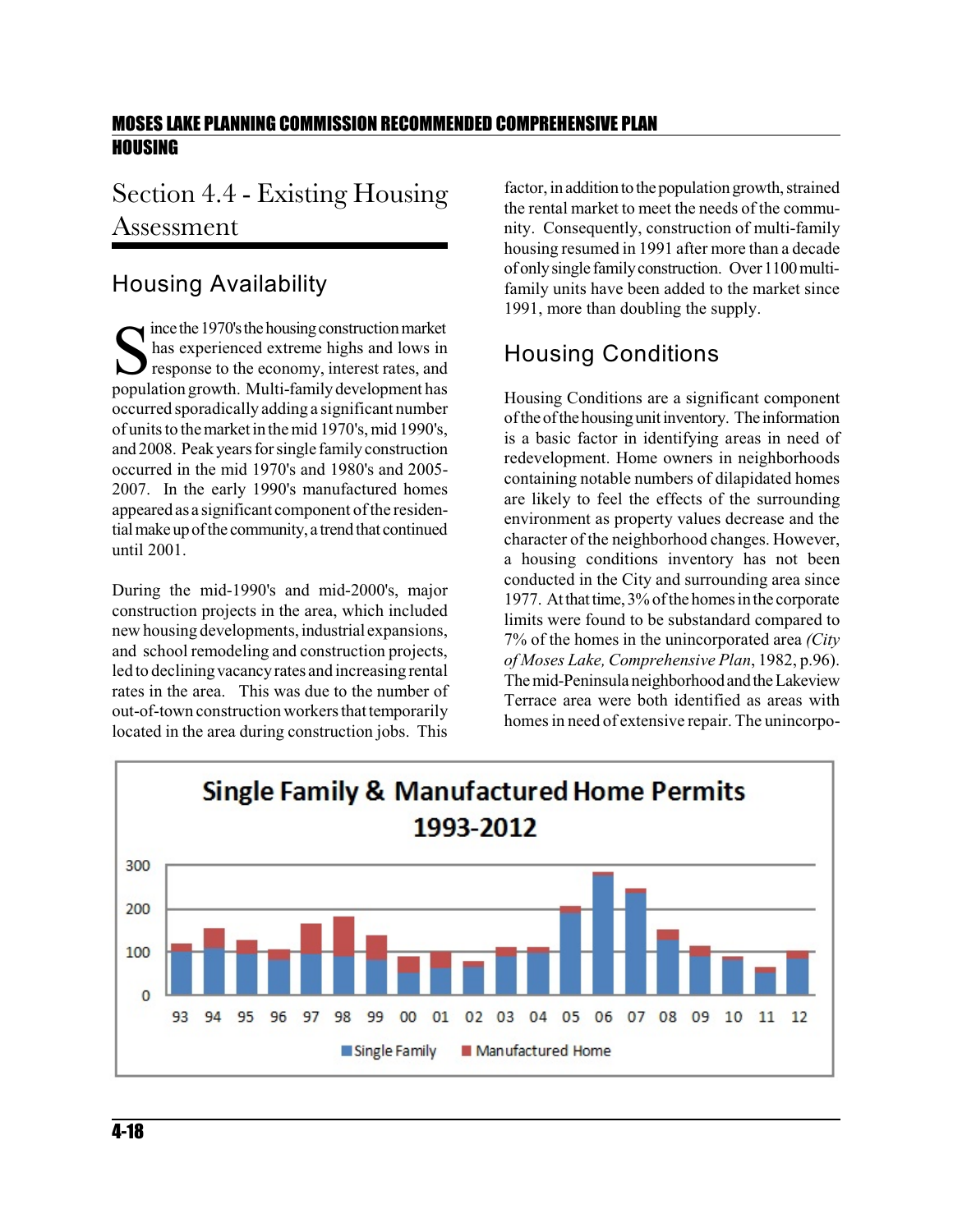

rated areasidentifiedincludedLongviewTracts area (now incorporated) and the adjacent neighborhood west to Grape Drive as well as the Cascade Valley area.Portionsofthese areasstill containa significant number of substandard homes and homes in need of improvement.

More recently, the 2010 Census information reported 27 units lacking complete plumbing facilities and 152 units lacking complete kitchen facilities.

Age of housing stock can be a strong indicator of conditions as housingtypicallyrequires significant repairs, renovations, and improvements as it approaches the 30 and 40 year cycle. More than  $40\%$ of the homes are more than 40 years old (See Table  $HE-2$ ). With a substantial number of homes falling in this age group there is a need to continue to develop new programs to encourage and help finance the repair and maintenance of Moses Lake's housing stock.

## Housing Affordability

Housing affordability is a problem for households earning the median income. The rapid rise in housing prices in Moses Lake over time has worsened the housing affordability problems because the increase in housing prices has exceeded the increase in personal income.

The 2007-2011 American Community Survey by the Census Bureau indicated that  $14.6\%$  of individuals were living in poverty, including 18% of all persons under 18 years of age and 6.7 % of persons over age 65. The number of families with incomes below the poverty level was 11.2% of all families.

Housing affordability is a problem for many Moses Lake households and individuals. Nearly 40% of renters pay more than 30% of their household income for housing expenses, with a third paying more than 35%. Twenty-eight percent of homeowners with a mortgage payover30%oftheir householdincome for housing expenses.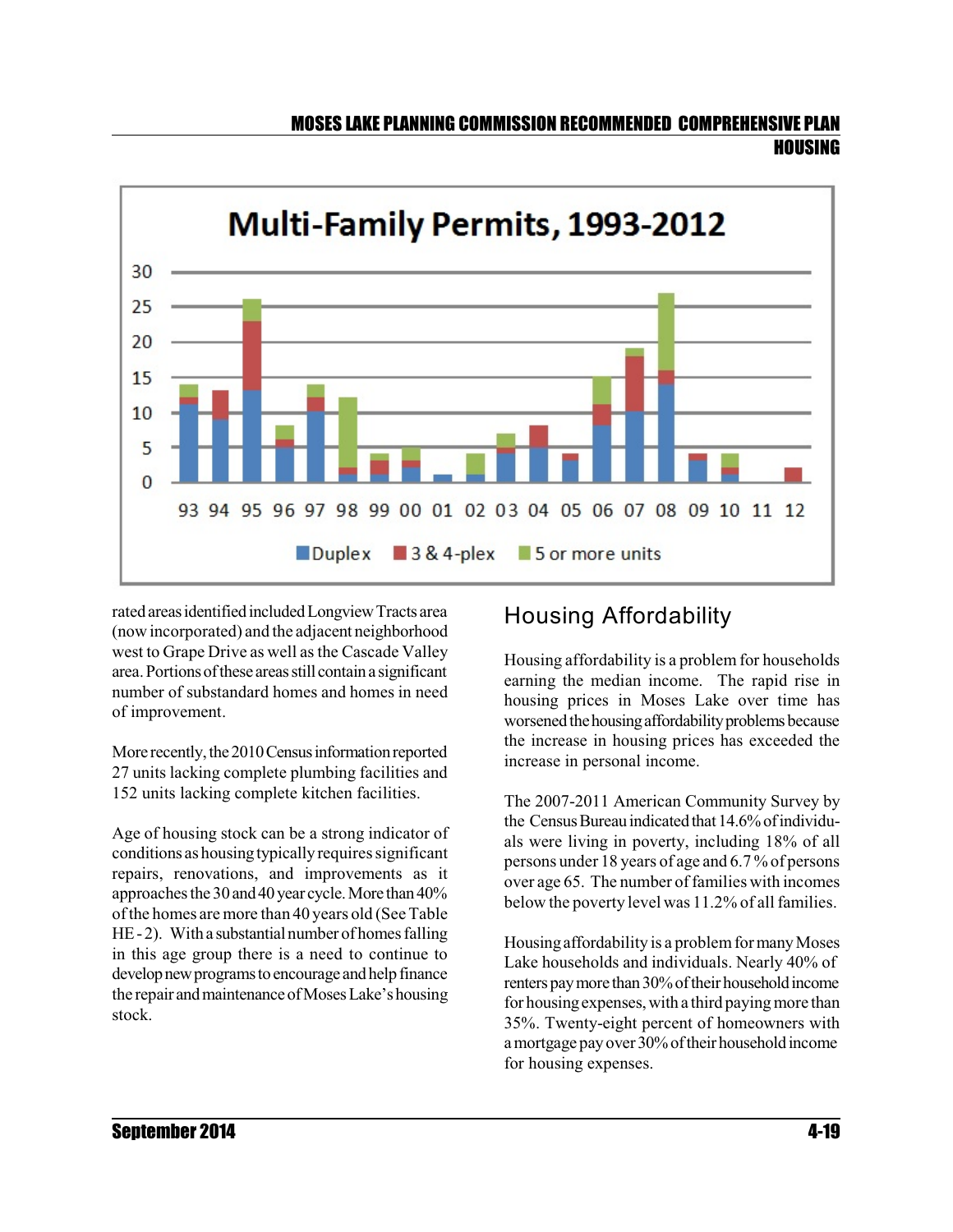# Housing Costs as % of Household Income



## Rent As % of Household Income What Renters Pay as % of Household Income

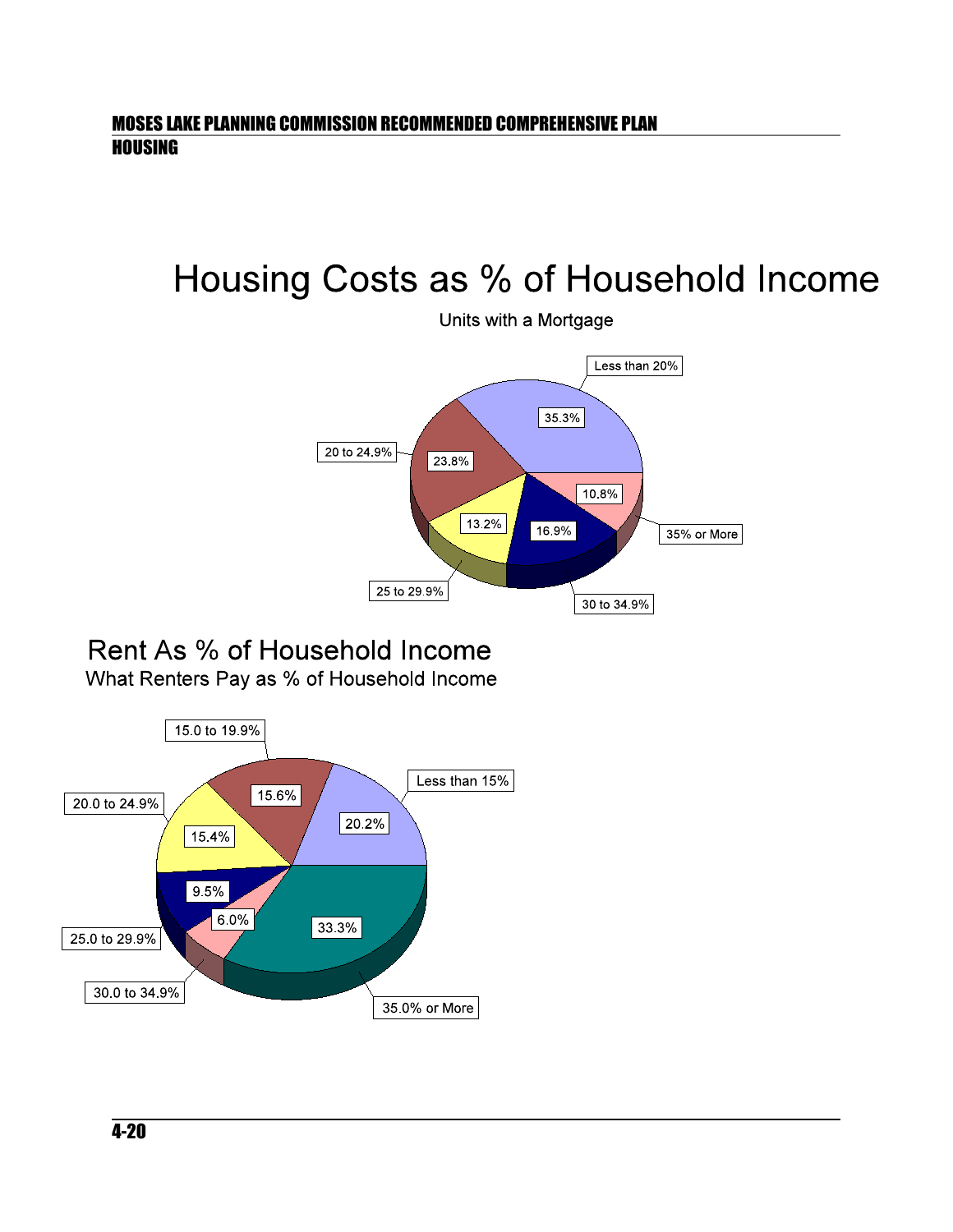## Residential Capacity

Table HE - 14 presents estimates of additional capacity for residential development and population on vacant and agricultural land in the Moses Lake UGA. The estimate assumes that future residential development will occur only on land zoned for residential uses. Estimates of the potential number of residential units in incorporated areas are based onmaximumallowable densitiesfor the residential land use designations in the Land Use Element of the Comprehensive Plan.

Vacant and agricultural land designated for residential use under the Comprehensive Plan totals approximately 3,997 acres. The Plan can accommodate an additional 10,466 dwelling units and  $26,379$ residents. Approximately 66% of the residential capacity is in the low density residential category (6,947 dwelling units) with 15 % in the medium density residential category (1,527 dwellingunits) and 19 % in the high density residential category (1,992 dwelling units).

| Table HE - 14<br><b>Residential Land Capacity by Land Use Designation</b><br><b>Future Land Use Plan</b> |                                |                     |                      |                       |                    |                        |                      |                      |                          |
|----------------------------------------------------------------------------------------------------------|--------------------------------|---------------------|----------------------|-----------------------|--------------------|------------------------|----------------------|----------------------|--------------------------|
|                                                                                                          | <b>Within Corporate Limits</b> |                     |                      | In Unincorporated UGA |                    |                        | <b>TOTAL</b>         |                      |                          |
| <b>Land Use</b><br>Designation                                                                           | Developable<br>Acres           | Potential<br>Units  | Add'l<br>Pop.        | Developable<br>Acres  | Potential<br>Units | Add'l<br>Pop.          | Developable<br>Acres | Potential<br>Units   | Add'l<br>Pop.            |
| Low Density Res.<br>Medium Density Res.<br>High Density Res.                                             | 566<br>231<br>241              | 1457<br>795<br>1446 | 3540<br>1932<br>3514 | 3431<br>229<br>.91    | 5490<br>732<br>546 | 14.109<br>1881<br>1403 | 3997<br>460<br>332   | 6947<br>1527<br>1992 | 17,649<br>3.813<br>4,917 |
| Total                                                                                                    | 1038                           | 3698                | 8986                 | 3751                  | 6768               | 17.393                 | 4.789                | 10.466               | 26.379                   |
| Source: Data Table LU - 6 in Land Use Element                                                            |                                |                     |                      |                       |                    |                        |                      |                      |                          |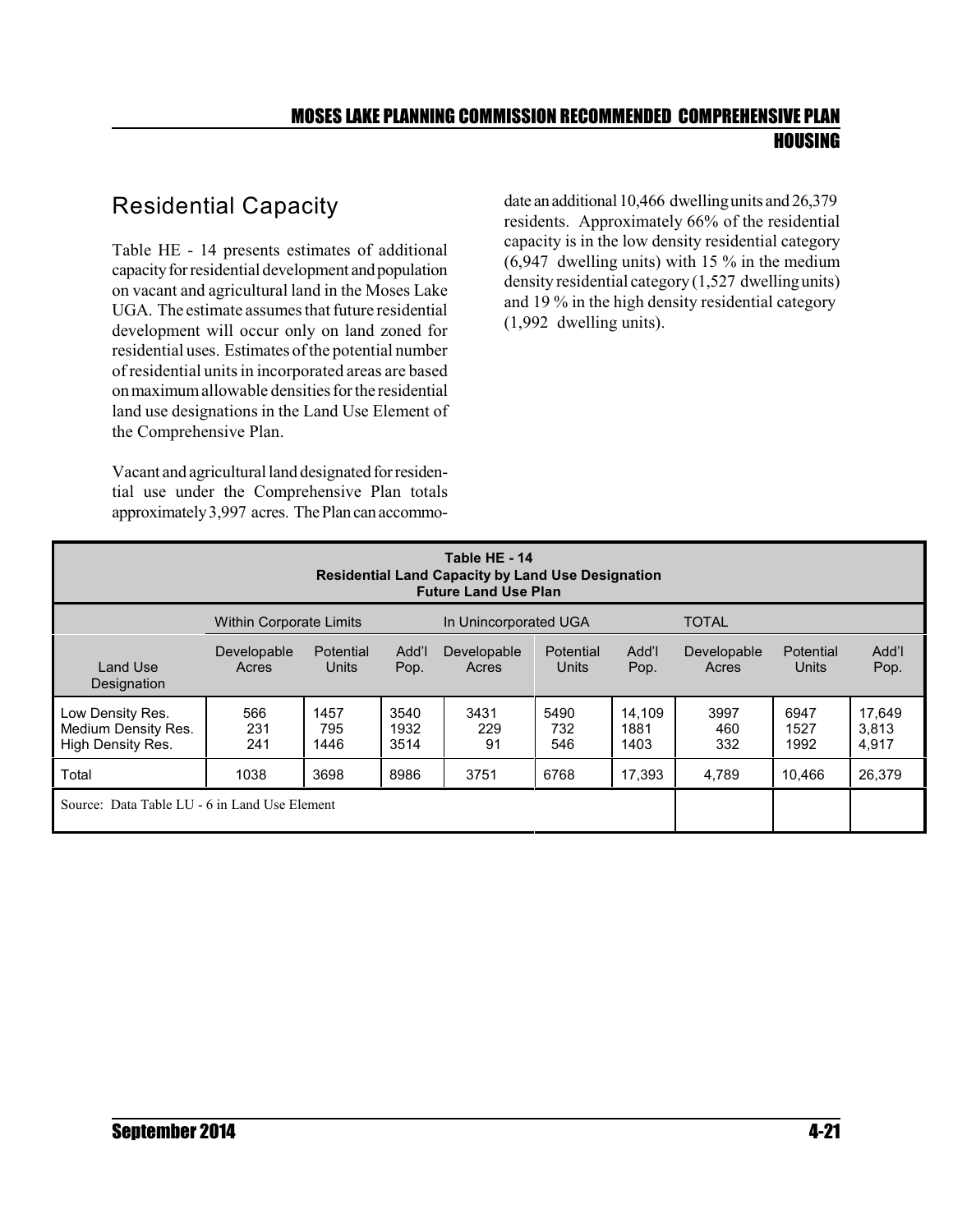Section 4.5 - Future Deficiencies and Recommendations

#### Residential Demand

W ith the projected population increase of<br>experience a demand for an additional<br>10,750 households. At current ratios, this demand  $\tau$  ith the projected population increase of 29,191 by the year 2032, the City will experience a demand for an additional

Figure HE - 4 continue and that all land would be anticipated to consume at least 1774 acres for single family dwellings, a minimum of 165 acres for multi-family development, and 108 acres for manufactured home parks. The densities assumed in the analysis were four dwelling units per acre for single family, 15 units per acre for multi-family and 10 units per acre for manufactured home parks. The demands were based on existing land use ratios as noted in Table HE - 1 and the assumptions that the existing pattern will is developed to its maxi-

mum density. This calculation does not account for physical constraints such as wetlands orslopes, nor land developed at a lower density, either by personal choiceor becausewater and sewerservices are not readily available to support urban densities.

If land is developed to its maximum capacity, the demand for housing will be accommodated by the Comprehensive Plan's supply of residential land. The residential capacity of the Future Land Use Plan canaccommodate the projected population increase of 29,191. At urban densities, no deficiency will result from the increased population demand.

## Affordability

#### Potential deficiencies

The large number of entry-level homes built in the last 15 years, as well as low mortgage rates, have addressed some of the affordability issues in the ownership market. However, nearly 26% of households pay 30% or more of their household income for housing expenses. The rental market



is less affordable, with nearly 40% of households paying more than 30% of their income for housing expenses.

## Recommendations

The City should consider how to ensure land is developed at urban densities, to make provision of urban services eco-nomically feasible. The City shouldalsoconsider ways to increase

density as new housing is built, to continue to accommodate the expanding population. Within the next twenty years, additional residential land should be identified, orthe density of some existing residential land should be increased, to meet future needs.

Policies in the housingelement continue to support affordable housing. Programs to maintain and revitalize existinghousing stock should be encouraged. Strategies that encourage public and private partnerships should be developed which rehabilitate